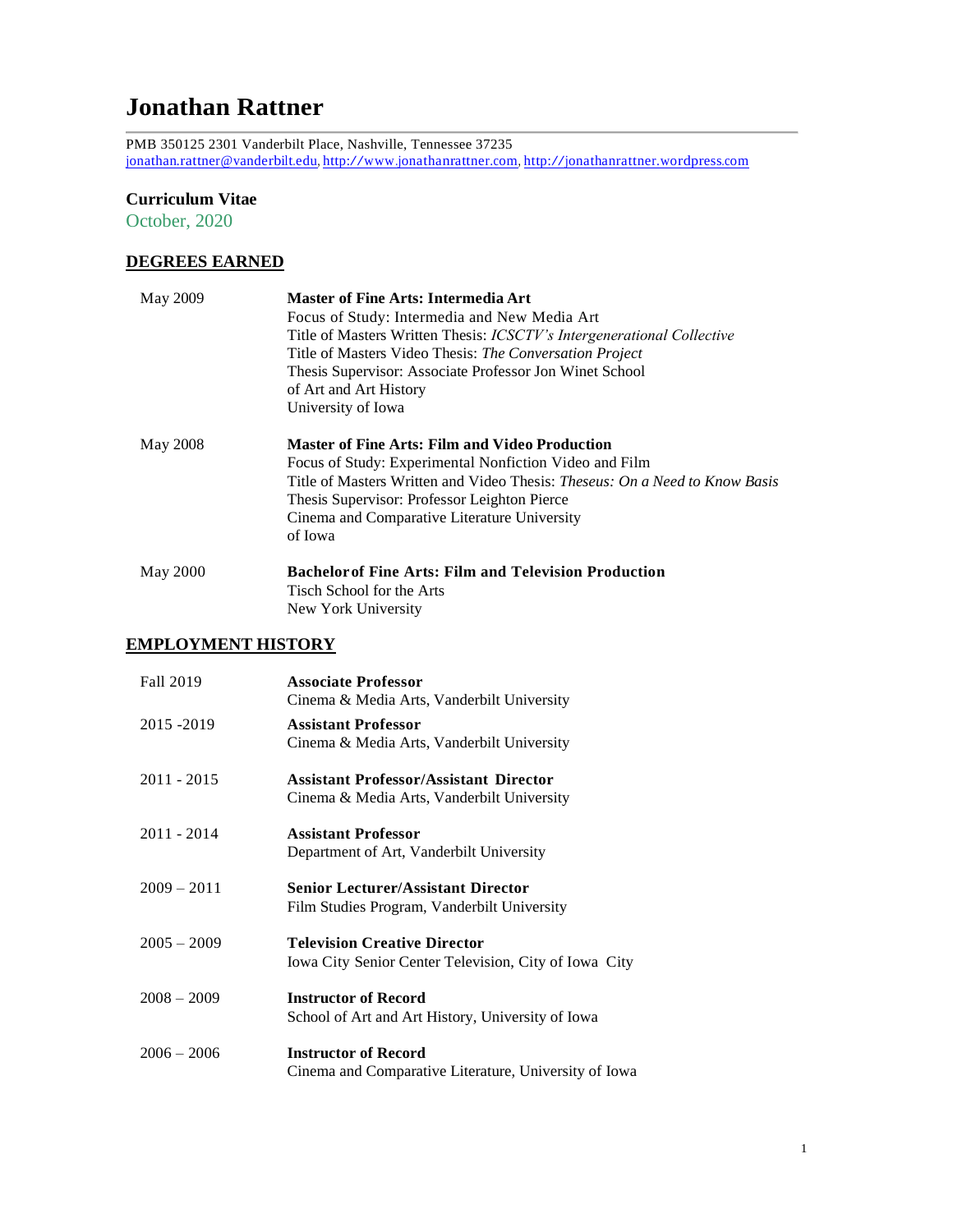#### **RESEARCH**

#### **Filmography/Mixed Media**

*Grey Seals 2020 Southern Refuge, 2019 - The Interior*, 2015-2016, Video, 22 minutes *Further In*, 2016, 11 Minutes *Wheatfields and The Sea: or how to feel deprived of sensation, 2016,* Video/Installation, Loop *Driftless*, 2016, Video, 24 minutes *3am*, 2014, Video, 9:01 minutes *Confessions to the Greenland Seas*, 2014, Video, 9:12 minutes *Imagined Icelandic Evenings*, 2013, Postcard, 4X6 *What do you want remembered*, 2013, Postcard, 4X6 *Postcards from Death Row* with W.U.I. Collective, 2013, 10 Postcards, 4X6 *The Untitled Bombsite Project* with Jill Baker, 2013, Video/Installation, 38:06 minutes *End, End, End*, 2013, Video, 8:46 minutes *For Issa*, 2012, Video, 11:16 minutes *Home Books 1,2,3* with Kalmia Strong*,* 2012, 18"x18"; 6"x6"; 11"x5"; handmade books *Kalamazoo Error* with W.U.I. Collective*,* 2011, Video, 2:18 minutes *I know you'll be able to see again* with W.U.I. Collective, 2011, Video, 7:25 minutes *Margate, England Postcards* with W.U.I. Collective, 2011, Postcards, 4X6 *Slovenia Postcards* with W.U.I. Collective, 2011, Postcards, 4X6 *Berlin Postcard* with W.U.I. Collective, 2011, Postcards, 4X6 *West Yorkshire Postcards* with W.U.I. Collective, 2011, Postcards, 4X6 *Russia Postcards* with W.U.I. Collective, 2011, Postcards, 4X6 *Central Finland Postcards* with W.U.I. Collective, 2011, Postcards, 4X6 *The Conversation Project* with The Linn Street Collective, 2009, Video, 60:00 minutes *Theseus,* 2008, Video, 21:00 minutes *No Outside*, 2007, Installation Loop *Memm*, 2007, Video, 14:17 minutes *Marco Polo*, 2006, Video, 5:18 minutes *April,* 2006, Video, 7:23 minutes *Nauset Light*, 2005, Video, 4:40 minutes *New York Social Forum*, 2003, Video, 11:00 minutes *Basta,* 2003, Video, 15:00 minutes

#### **Permanent Collections**

<sup>2017</sup> Ruben/Benston Moving Image Collection, Walker Art Center/Museum *The Interior* & *Further In*

#### **Touring Programs**

| 2017 | Ann Arbor 55 <sup>th</sup> Film Festival, Volume 10, DVD Series |
|------|-----------------------------------------------------------------|
|      | <i>The Interior</i>                                             |

#### **Awards**

| 2019 | Vanderbilt University, Global Research and Engagement Micro-Grant \$4,740<br>Film Screenings in Australia |
|------|-----------------------------------------------------------------------------------------------------------|
| 2018 | Individual Artist Grant, Tennessee Arts Commission, \$5,000<br>Southern Refuge                            |
|      | Vanderbilt Institute of Digital Learning, MacroGrant, Vanderbilt University, \$9,880<br>Southern Refuge   |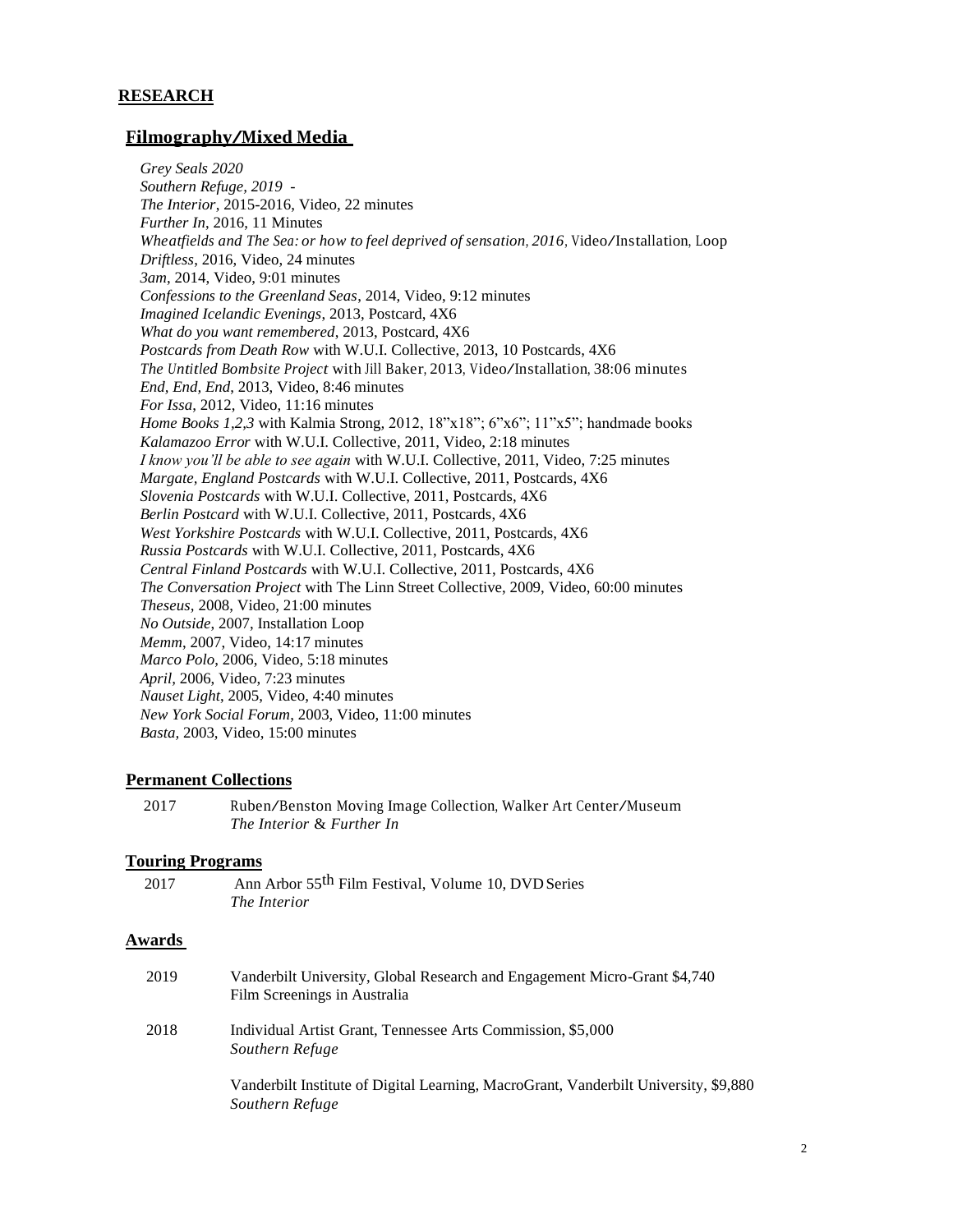#### **Awards Continued**

| 2017 | Michael Moore Award, Best Documentary, Ann Arbor Film Festival, \$1,000<br>The Interior                                                                          |
|------|------------------------------------------------------------------------------------------------------------------------------------------------------------------|
|      | Robert Penn Warren Faculty Fellow, Vanderbilt University, \$4,000                                                                                                |
| 2016 | Moon and Stars Travel Art Grant, American Turkish Foundation, \$1,950<br>(Declined)<br>Asymmetric Kin Collaboration/Wheatfields and The Sea                      |
| 2016 | Vanderbilt University Summer Research Scholar Grant, \$6,000<br>The Interior                                                                                     |
|      | Audience Award, Best Documentary, New Filmmakers, Anthology Archives<br>The Interior                                                                             |
|      | 2 <sup>nd</sup> Place, Best Short Documentary, Athens International Film Festival, \$300<br>The Interior                                                         |
| 2015 | Vanderbilt University Littlejohn Faculty Fellow, \$3,000                                                                                                         |
| 2013 | Vanderbilt University Summer Research Scholar Grant, \$5,541                                                                                                     |
|      | Vanderbilt Cumberland Project Faculty Fellow, \$500                                                                                                              |
| 2010 | Ingram Scholar Faculty Fellow, \$5,000                                                                                                                           |
| 2009 | Imagining America Critical Exchange Grant, \$2,500                                                                                                               |
| 2008 | Obermann Institute on Engagement Graduate Fellowship, \$500                                                                                                      |
|      | Iowa City Cable Commission Mini Grant on behalf of Iowa City Senior Center<br>Television: ICSCTV in Spanish, \$3,080 + Intergenerational collaborations, \$4,010 |
|      |                                                                                                                                                                  |

2006 – 2008 Iowa Arts Graduate Fellowship, \$15,000 annual

### **Film Festivals and Screenings**

| Upcoming | Athens International Film and Video Festival, Athens, OH |
|----------|----------------------------------------------------------|
|          | <b>Grey Seals</b>                                        |

2020 Antimatter, Victoria, BC

Indie Grits, Columbia, SC *Grey Seals*

Rhizome Microcinema, DC *Grey Seals*

 Manchester Experimental Film Festival, UK *Grey Seals*

2019 Sightlines Film Festival, School of Media and Communication, RMIT University, School of Media and Communication, Melbourne, Australia *The Interior*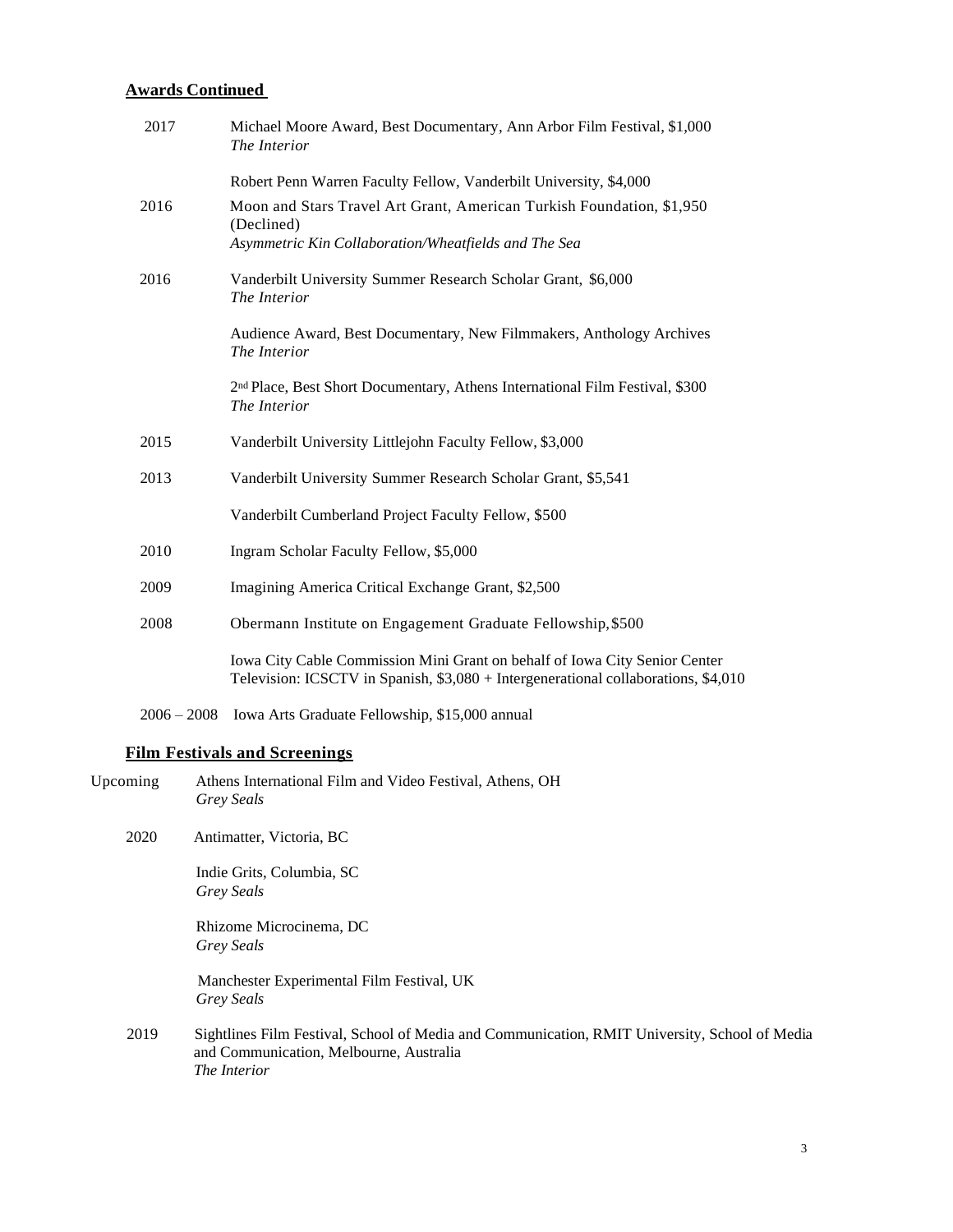| 2019 | Alternating Current Art Space, Melbourne Australia<br>Grey Seals, The Interior, End, End, End, Wheatfields and The Sea, For Issa     |
|------|--------------------------------------------------------------------------------------------------------------------------------------|
|      | Animalia 2, The Mini Microcinema, Cincinnati, Ohio<br>The Interior                                                                   |
|      | International Motion Festival, European University Cyprus, Nicosia, Cyprus<br><i>The Interior</i>                                    |
|      | Grinnell College, Grinnell, Iowa<br>Southern Refuge, The Interior, End, End, End, Wheatfields and The Sea                            |
|      | CAVE Festival, Celluar Cinema, Minneapolis, MN<br>Southern Refuge                                                                    |
| 2018 | Sarah Lawrence College, Bronxville, NY<br>Southern Refuge, The Interior, End, End, End, Wheatfields and The Sea, For Issa            |
|      | University of Film and Video Association, New Mexico State University, Las Cruces, NM<br>Southern Refuge                             |
|      | Listasumar', NES Alumni Invitational, Skagaströnd, Iceland<br>Further In                                                             |
|      | Indiana University. School of Art, Architecture, and Design, Bloomington, ID<br>End, End, End                                        |
|      | Rubenstein Arts Center, Duke University, Durham, NC (Ann Arbor Festival Tour)<br>The Interior                                        |
| 2017 | Whitechapel Gallery, England (curated by Charlotte Prodger)<br>The Interior                                                          |
|      | Rhode Island School of Design, Providence, RI (Ann Arbor Festival Tour)<br>The Interior                                              |
|      | Filmtheater Cinebergan, The Netherlands (curated by Charlotte Prodger)<br>The Interior                                               |
|      | Berwick Film and Media Arts Festival, England (curated by Charlotte Prodger)<br>The Interior                                         |
|      | Southern Festival of Books, Nashville, TN<br>The Interior, Further In, End, End, End, Wheatfields and The Sea                        |
|      | IDEA Center, Spectral Microcinema, Stevens Point, WI<br>The Interior, Further In, End, End, End, Wheatfields and The Sea             |
|      | Tisch School for the Arts, N.Y.U.Chelsea Music Festival, NYC, NY<br>The Interior, Further In, End, End, End, Wheatfields and The Sea |
|      | Seed Space Gallery/Track One, Nashville, TN<br>The Interior                                                                          |
|      | Haverhill Experimental Film Festival, Haverhill, MA<br>The Interior                                                                  |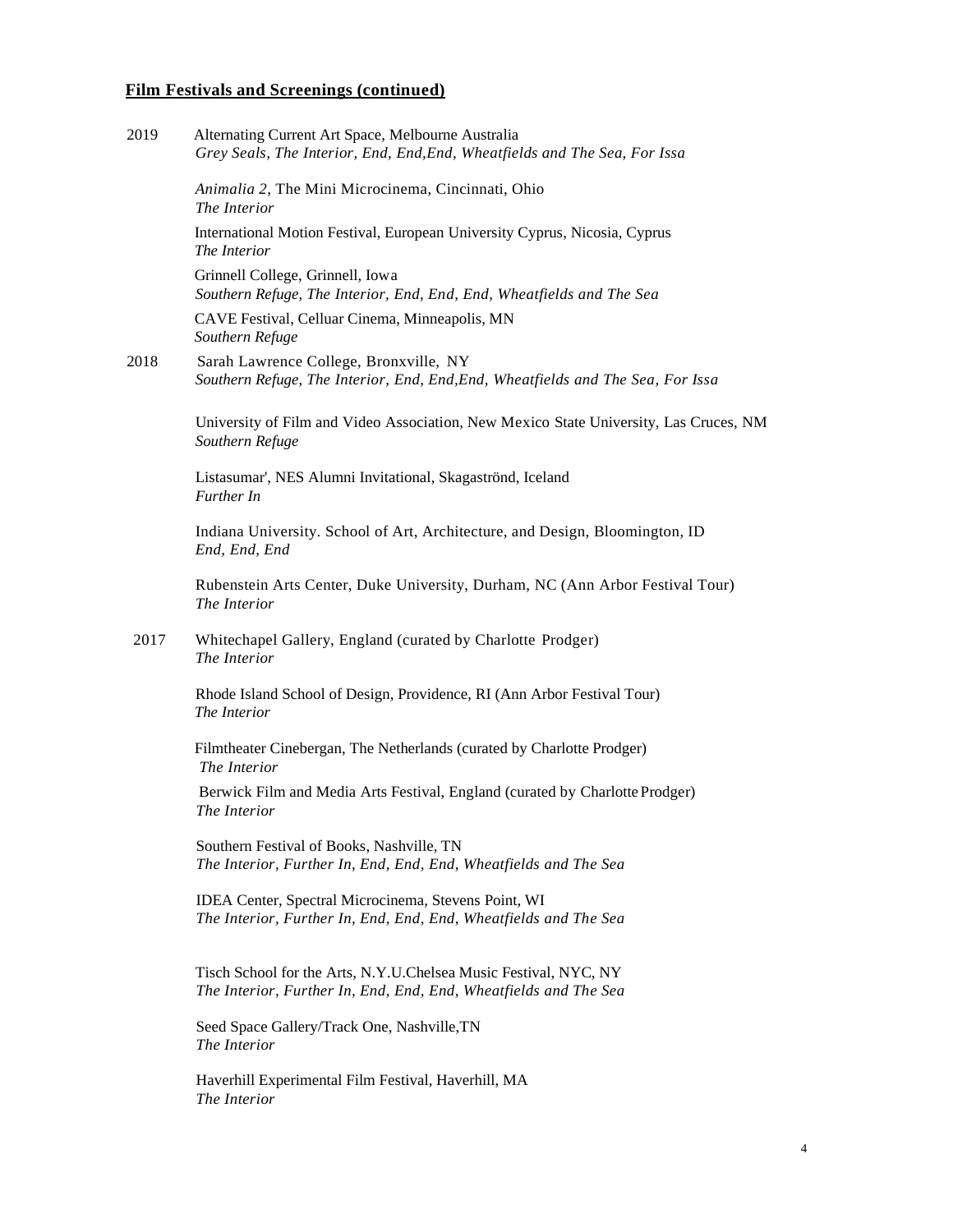| 2017 | Centre of Contemporary Arts, Glasgow, Scotland (curated by Ruth Hodgins)<br>The Interior   |
|------|--------------------------------------------------------------------------------------------|
|      | Kino City 46, 22nd International Bremen Film Conference, Bremen, Germany<br>The Interior   |
|      | Currents New Media Festival, Santa Fe, NM<br>The Interior                                  |
|      | Ann Arbor Film Festival, Ann Arbor, MI<br>The Interior                                     |
|      | The University of Michigan, Stamps School of Art and Design, Ann Arbor, MI<br>The Interior |
| 2017 | Walker Art Center Mediatheque, Cave Festival, Minneapolis, MN<br>The Interior              |
| 2016 | Anchorage International Film Festival, Anchorage, AK<br>The Interior                       |
|      | Cellular Microcinema, Minneapolis, MN<br>The Interior, End, End, End, For Issa             |
|      | University of Film and Video Association, University of Las Vegas, NV<br>The Interior      |
|      | Unexposed Microcinema, Durham, NC<br>The Interior, End, End, End, For Issa                 |
|      | Western Kentucky University, Bowling Green, KY<br>The Interior                             |
|      | European Media Arts Festival, Osnabrück, Germany<br>The Interior                           |
|      | Minneapolis St. Paul International Film Festival, Minneapolis, MN<br>The Interior          |
|      | Indie Grits, Columbia, SC<br>The Interior                                                  |
|      | Athens International Film and Video Festival, Athens, OH<br>The Interior                   |
|      | Atlanta Film Festival, Plaza Theatre, Atlanta, GA<br>The Interior                          |
|      | DC Independent Film Festival, Washington, DC<br>The Interior                               |
|      | Oneota Film Festival, Decorah, IA<br>The Interior, Driftless                               |
|      |                                                                                            |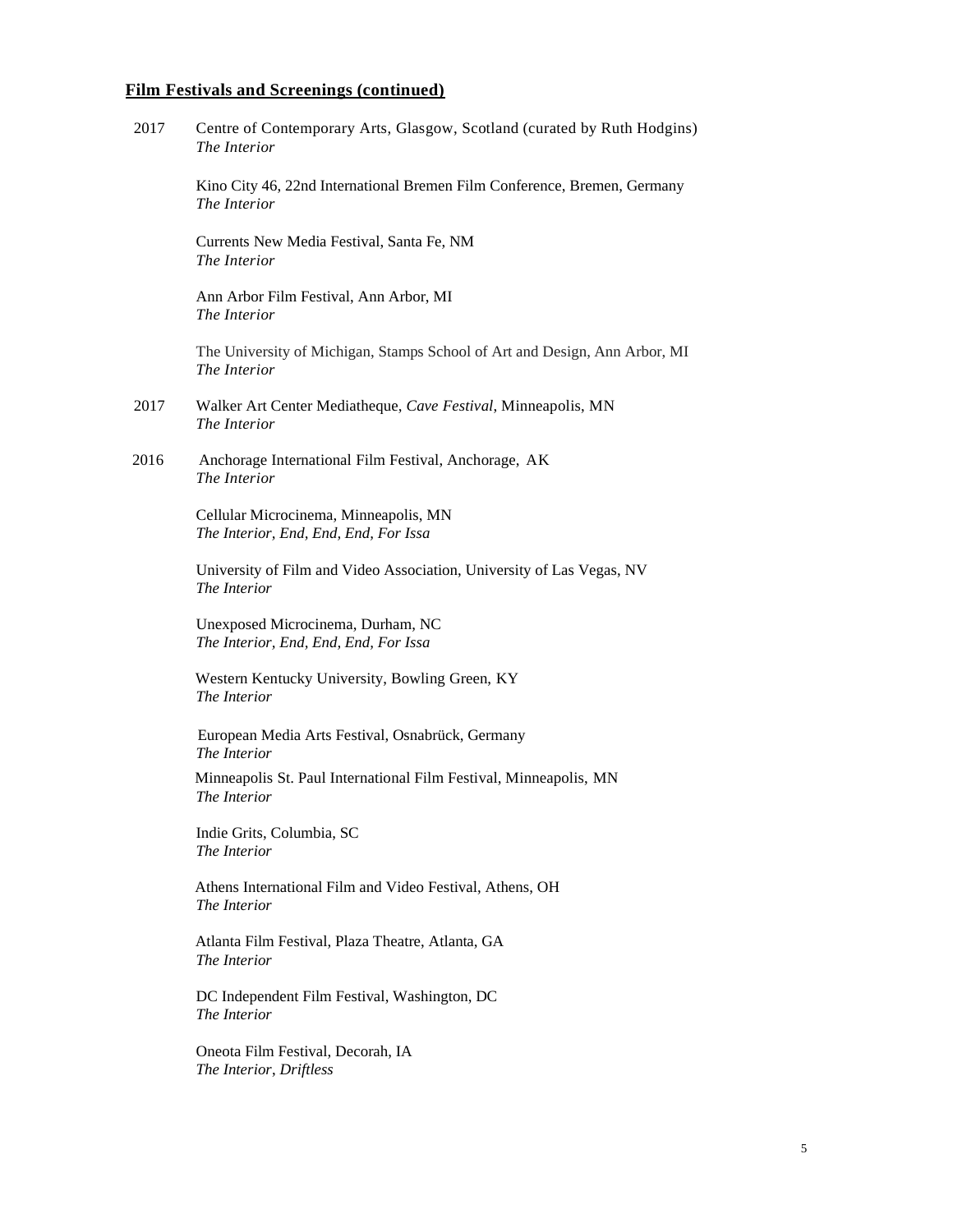| 2016 | MicroEye Microcinema, North Asheville Library, Asheville, North Carolina<br>The Interior, End, End, End, For Issa                |
|------|----------------------------------------------------------------------------------------------------------------------------------|
|      | New Filmmakers Winter Series, Anthology Archive, New York City, New York<br>The Interior                                         |
| 2015 | L'Alternativa Barcelona Film Festival, Center for Contemporary Culture, Barcelona, Spain<br>The Interior                         |
|      | Luther College<br>The Interior                                                                                                   |
|      | University of Film and Video Association, American University, Washington, DC<br>The Interior                                    |
| 2014 | Intermedia Showcase, Public Space One Gallery, Iowa City, IA<br>End, End, End                                                    |
|      | Frame Per Second Series, Plug Projects Gallery, Kansas City, MO<br>End, End, End                                                 |
|      | University of Film and Video Association, Montana State University, Bozeman, MT<br>The Untitled Bombsite Project & End, End, End |
|      | Optical Sound – Lost and Found, City 46, Breman, Germany (curated by Christine Rüffert)<br>End, End, End                         |
|      | European Media Arts Festival, Lagerhalle, Osnabrück, Germany<br>End, End, End                                                    |
|      | Atlanta Film Festival, Plaza Theatre, Atlanta, GA<br>End, End, End                                                               |
|      | Truth Through the Lens Documentary Film Series, Studio Two Three, Richmond, VA<br>End, End, End                                  |
| 2013 | Magikalcharm Experimental Film Festival, Anthology Film Archives, New York, NY<br>End, End, End                                  |
|      | L'Alternativa Barcelona Film Festival, Center for Contemporary Culture, Barcelona, Spain<br>End, End, End                        |
|      | The Terminal, PUSH, London, England (curated by Something Human)<br>I know you'll be able to see again                           |
|      | Light adapted, Track One, Nashville, TN (curated by Josh Gumiela)<br>End, End, End                                               |
|      | Azarian Mccullough Art Gallery, Sparkill, NY<br>For Issa/End, End, End                                                           |
|      | Contraband Cinema Mint Gallery, Atlanta, GA (curated by Marcus Rosentrater)<br>For Issa/End, End, End                            |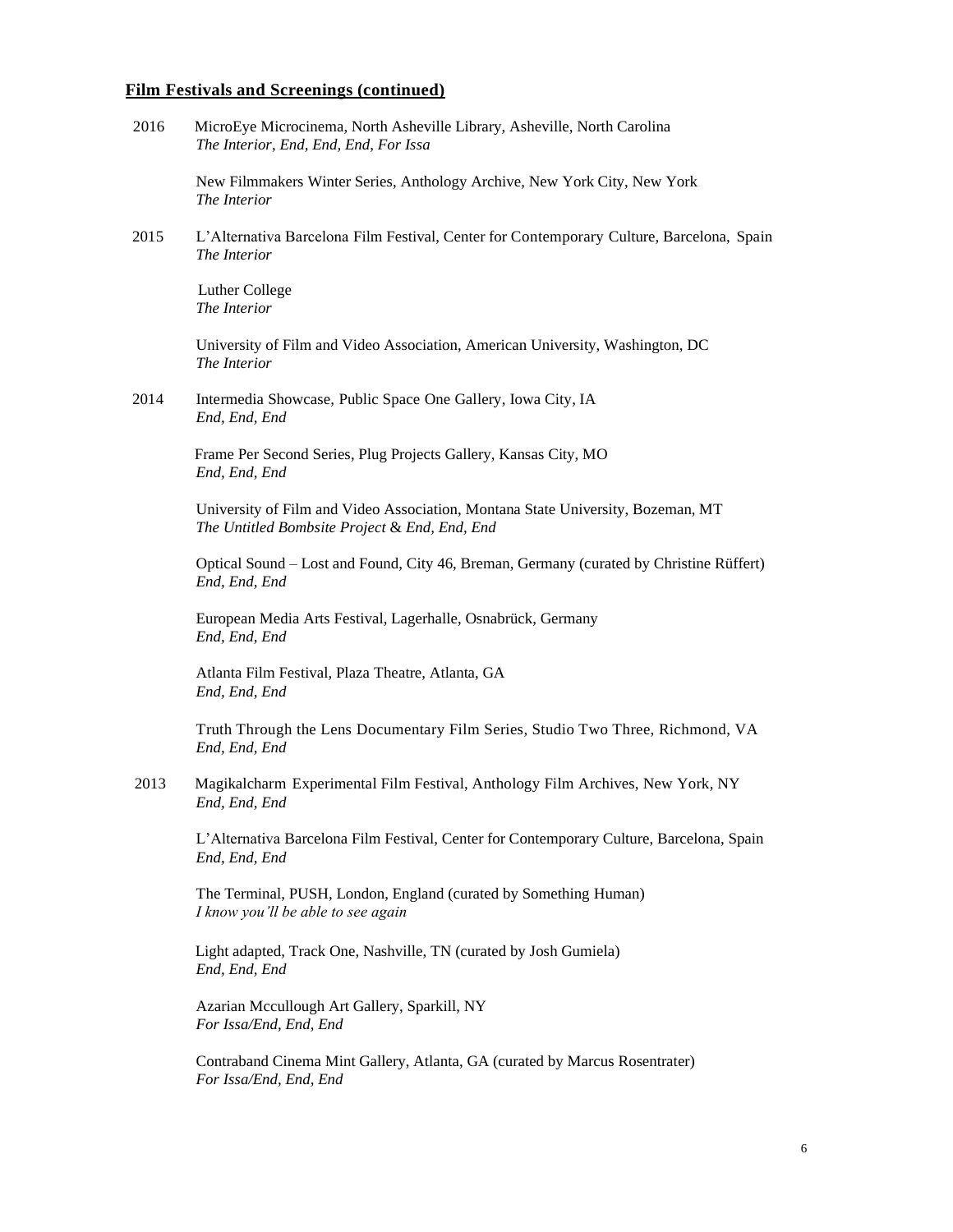2012 Iowa City International Film Festival, The Bijou Cinema, Iowa City, IA *For Issa*

> Gallery 202, Westerville, OH (curated by Jonathan Johnson) *For Issa*

Indeterminacies, Zeitgeist Gallery, Nashville, TN *For Issa*

2011 Koelner Filmhaus, Cologne, Germany *Kalamazoo Error*

> The Columbus Image Art Review, Ohio State University, Columbus, OH *Kalamazoo Error*

 2010 Jakobsen Graduate Conference, the University of Iowa, Iowa City, IA *The Linn Street Collective*

> Obermann Graduate Institute for Public Engagement Conference, the University of Iowa, Iowa City, IA *The Linn Street Collective*

2008 Society for Cinema and Media Studies, Philadelphia, PA (curated by Jennifer New) *Nauset Light*

Projekt Oko Sokolovo, Academy of Applied Arts, The University of Rijeka, Croatia (curated by Katie Grace McGowen) *Theseus*

2007 Bearded Child Film Festival: Traveling Show, Washington State University, Pullman, WA *Marco Polo*

Travelers Dance Program, Englert Theater, Iowa City, IA *Blues Video*

2006 Bearded Child Film Festival, Myles Reif Performing Arts Center, Grand Rapids,MI *Marco Polo*

Intermedia in Rijeka, Gallery OK, Rijeka, Croatia *Nauset Light*

Iowa City Documentary Film Festival, The Bijou Cinema, Iowa City, IA *Marco Polo*

Spatial Intersections, University of Iowa Museum of Art, Iowa City, IA *April*

2005 Digital Media as Cultural Object, University of Sussex, Sussex, England (curated by Jon Winet) *Nauset Light*

> Intermedia in the 21st Century, University of Northern Iowa, Cedar Falls, IA (curated by Jon Winet) *Nauset Light*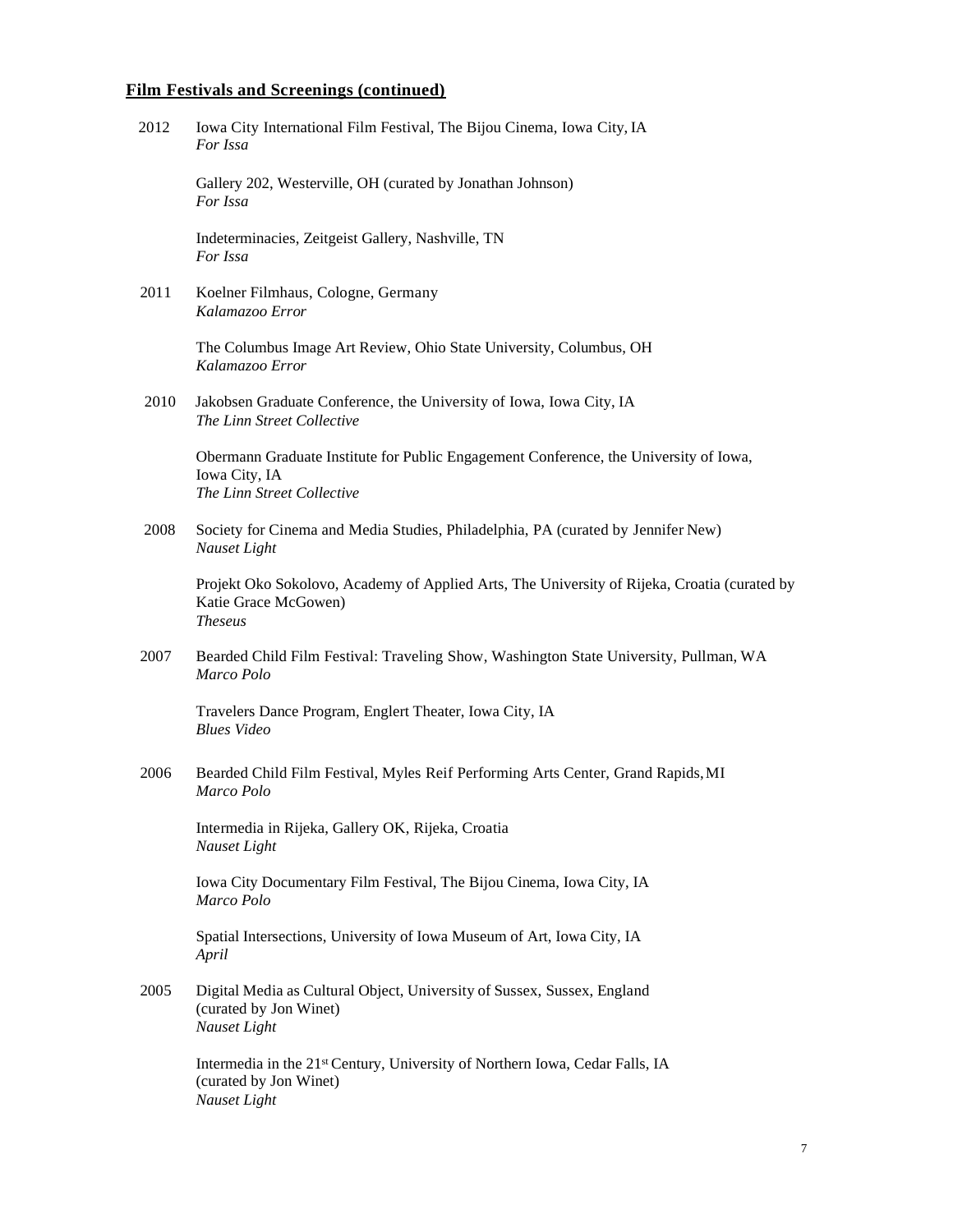2003 World Social Forum, Porto Alegre, Brazil *New York Social Forum*

> Fifth Avenue Committee's 25 years, Brooklyn Museum of Art, Brooklyn, NY *Basta*

#### **Juried Gallery Exhibitions**

- 2017 Ann Arbor Film Festival, Ann Arbor, MI *Wheatfields and The Sea*
- 2016 Napoleon Gallery, Philadelphia, Pennsylvania *For Issa*
- 2015 Cal Marcal Cinema, [Llorenç del Penedès,](http://www.llorenc.cat/) Spain *away, away*

Heliopolis Gallery, Brooklyn, NY *End, End, End*

Legion Arts Gallery, Cedar Rapids, IA *End, End, End, 3am, For Issa, Confessions at the Greenland Sea*

*Embodied Place,* Holman Arts and Media Center, Sierra Nevada College, Tahoe, Nevada *(curated by* Amy Franceschini and Russell Dudley) *The Untitled Bombsite Project*

- 2014 *New Members Show #1*, Coop Gallery, Nashville,TN *3am*
- 2013 *Not Modern,* 40AU Gallery, Nashville, TN (curated by MeganKelley) *3am*

*The Untitled Bombsite Project*, Birdhouse Gallery, Knoxville, TN *The Untitled Bombsite Project*

*Rattner New Works*, Terminal Physical Space, Austin Peay State University, Clarksville, TN *For Issa/End, End, End*

*The Untitled Bombsite Project*, Public Space One Gallery, Iowa City, IA *The Untitled Bombsite Project*

*End, End, End,* Coop Gallery, Nashville, TN *Nauset Light/No Outside/For Issa/End, End, End/ Home Books 1,2,3*

- 2012 Community Artist Series, Public Space One Gallery, Iowa City,IA *Home Books 1,2,3*
- 2011 *Margate Photofest*, Organic, Margate, England *Margate Postcards* with W.U.I. Artist Collective

*Ultima Project*, Rog Autonomous Region, Ljubljana, Slovenia *Slovenia Postcards* with W.U.I. Artist Collective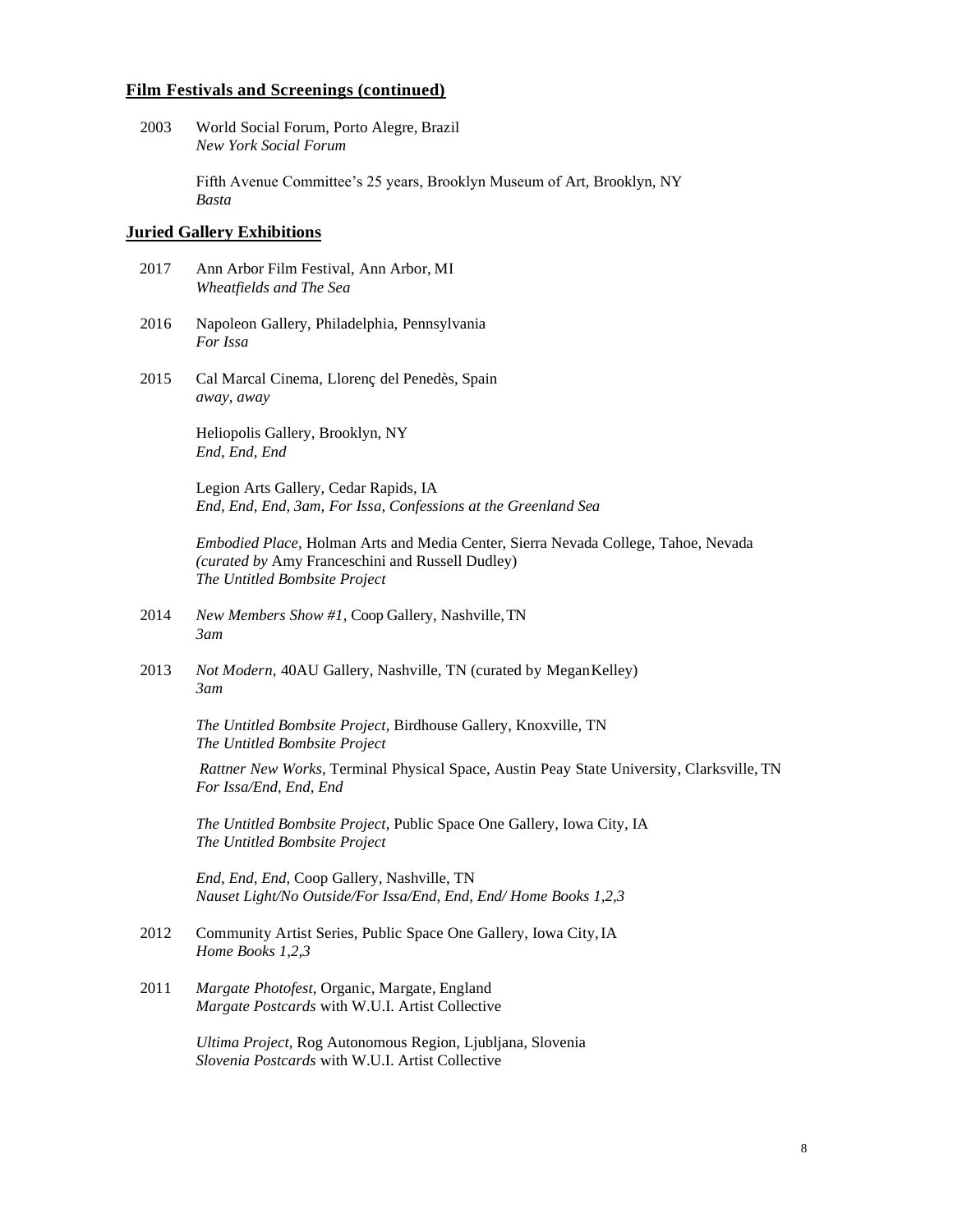#### **Juried Gallery Exhibitions (continued)**

 2011 *Emergeandsee Media Arts Festival*, Berlin, Germany *Berlin Postcards* with W.U.I. Artist Collective

> *Temporary Art Show*, Westgate Project Space, Yorkshire, England *West Yorkshire Postcards* with W.U.I. Artist Collective

*Sviyazhsk: Renascence of the island-city*, The Exhibition Hall, Kazan, Tatarstan, Russia *Russia Posctards* with W.U.I. Artist Collective

Project Bulgar: Coming Back to Hole Sources, The Exhibition Hall, Kazan, Tatarstan, Russia *Russia Posctards* with W.U.I. Artist Collective

*Live Herring Art Festival*, The Keuruu Museum, The Saarijärvi museum, Central Finland *Central Finland Postcards* with W.U.I. Artist Collective

#### **Non-Juried Gallery Exhibitions**

- 2020 *Ossuary,* Frederick Layton Gallery, Milwaukee Institute for Art and Design, Milwaukee, WI (curated by Laurie Beth Clark) *What do you want remembered Postcards*
- 2019 *Studio Art Sessions,* Space 204, E. Bronson Ingram Studio Arts Center, Vanderbilt University *Grey Seals*
- 2016 *Asymmetric Kin*, Mixer Gallery, Istanbul, Turkey (co-curated curated by Naz Cuguoğlu, Mine Kaplangı, and Paul Collins) *Wheatfields and The Sea*

*Asymmetric Kin*: Seed Space Gallery and Coop Gallery, Nashville, TN (co-curated curated by Naz Cuguoğlu, Mine Kaplangı, and Paul Collins) *Wheatfields and The Sea*

- 2014 *On the Edges: Works from Vanderbilt Department of Art, Curb Center, Vanderbilt University,* Nashville, TN *End, End, End, 3am, Home Books 1,2,3*
- 2013 *Ossuary,* Heron Gallery, Indiana University-Purdue University Indianapolis, IN (curated by Laurie Beth Clark) *What do you want remembered Postcards*

*COOP*, Staple Goods, New Orleans, LA (curated by Cliff Tierney and Shannon Clark) *For Issa*

*Terrestrial*, Unsmoke Systems, Braddock, PA (curated by Virginia Griswold and Karen Seapker) *3am*

*Shading the Light*, Brunswick Street Gallery, Melbourne, Australia (curated by Nanou Dupuis) *Confessions at the Greenland Sea*

*Ossuary,* the University of Tennessee Downtown Gallery*,* Knoxville, TN (curated by Laurie Beth Clark) *What do you want remembered Postcards*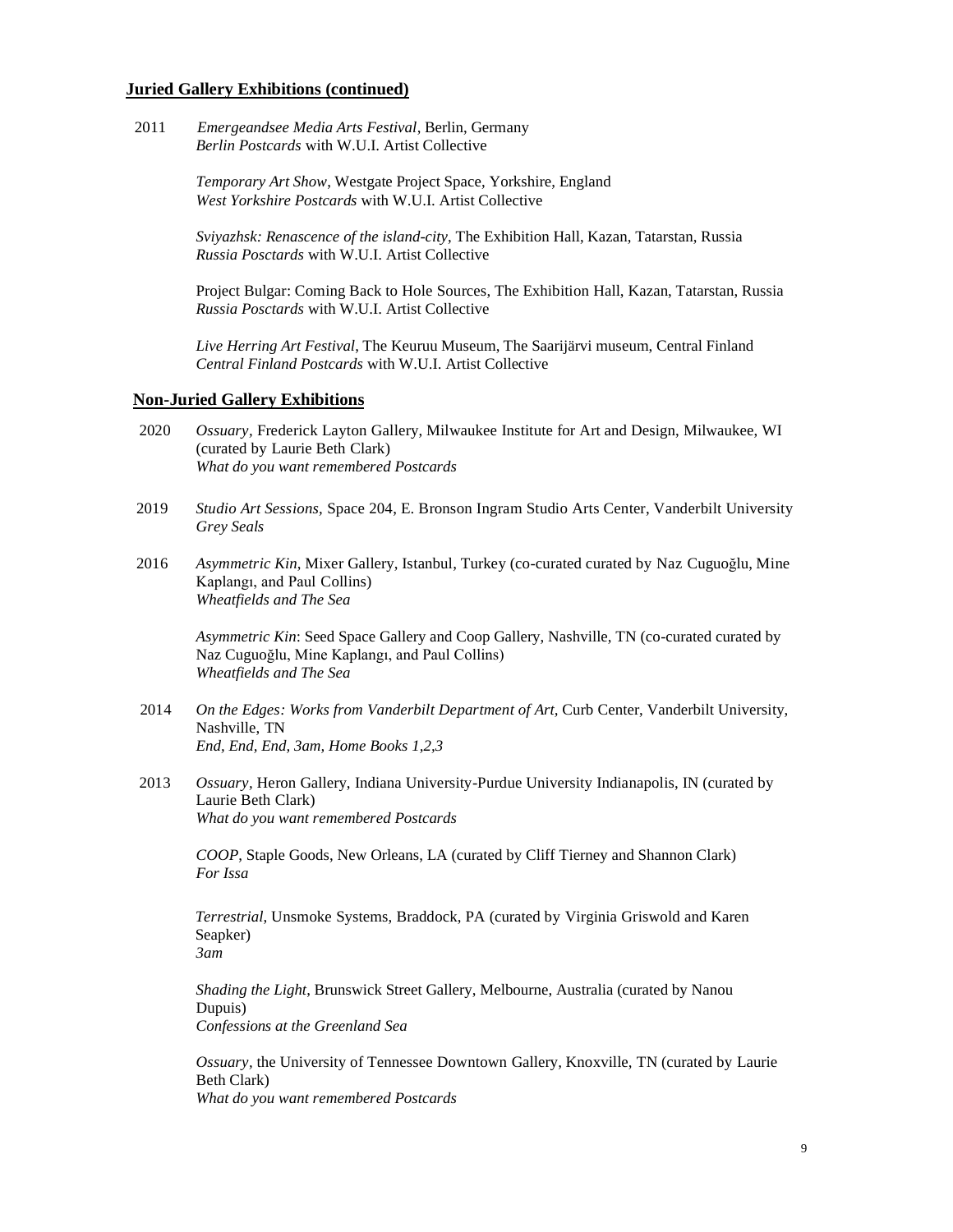#### **Non-Juried Gallery Exhibitions**

- 2013 *Prison Galleries: Imagining Justice from the Inside Out,* Sarratt Gallery, Nashville, TN *Postcards from Death Row* with W.U.I. Artist Collective
- 2011 *Communing with White Pines*, Keokuk & Keokuk Gallery, Iowa City, IA (curated by Katie Hargrave) *I Know you'll be able to see again*
- 2009 Iowa Arts Festival, Iowa City, IA *The Conversation Project*

Iowa City Senior Center, Iowa City, IA *The Conversation Project*

#### **Commissioned Work**

- 2016 *Driftless*, Crowd Source Film, Facilitator, Editor Oneota Film Festival, Decorah, IA
- 2012 *The Invisible Being,* Digital Humanities Thailand Contemporary Artist and Filmmaker Video Project, Director of Photography, National Endowment for the Humanities, Digital Humanities Online Project Challenge Grant, PI: Jonathan Johnson

*Home Books 1,2,3,* Digital Photography/Photobook, Photographer/Editor, Public Space One Gallery, Community Artist Series, Iowa City, IA

- 2010 *GSA Scholar to Scholar Interviews,* Digital Humanities Gerontology Scholar VideoProject, Director of Photography/Editor, Gerontological Society of America
- <sup>2007</sup> *Susan Neely*, Iowa Business Lecture DVD, Director of Photography/Editor, Iowa Association of Business & Industry, Cedar Rapids, IA

*Blues Video,* Video Installation for Dance Troupe, Director of Photography/Editor, Travelers Dance Company, Iowa City, IA

- <sup>2004</sup> *Madre: Gentrification in Park Slope Brooklyn*, Documentary, Director of Photography/Editor, Fifth Avenue Committee, Brooklyn, NY
- <sup>2003</sup> *Basta*, Documentary, Director of Photography/Editor, Fifth Avenue Committee, Brooklyn, NY

#### **Bibliography (citations, interviews, and reviews)**

| 2020 | Pepper, Jennifer, "The Focus, Selected Shorts" Locate Arts, Blog Accessed |
|------|---------------------------------------------------------------------------|
|      | April 24, 2020                                                            |
|      | https://locatearts.org/the-focus/2020/selects-curated-by-jennifer-pepper  |
|      | review and image reproduction                                             |
|      |                                                                           |

 2018 Bloomfield, Claire, "Jonathan Rattner, The Interior" Mineral House, Blog Accessed January 19, 2018 <https://www.mineralhousemedia.com/media/2018/1/19/the-interior-jonathan-rattner> review and image reproduction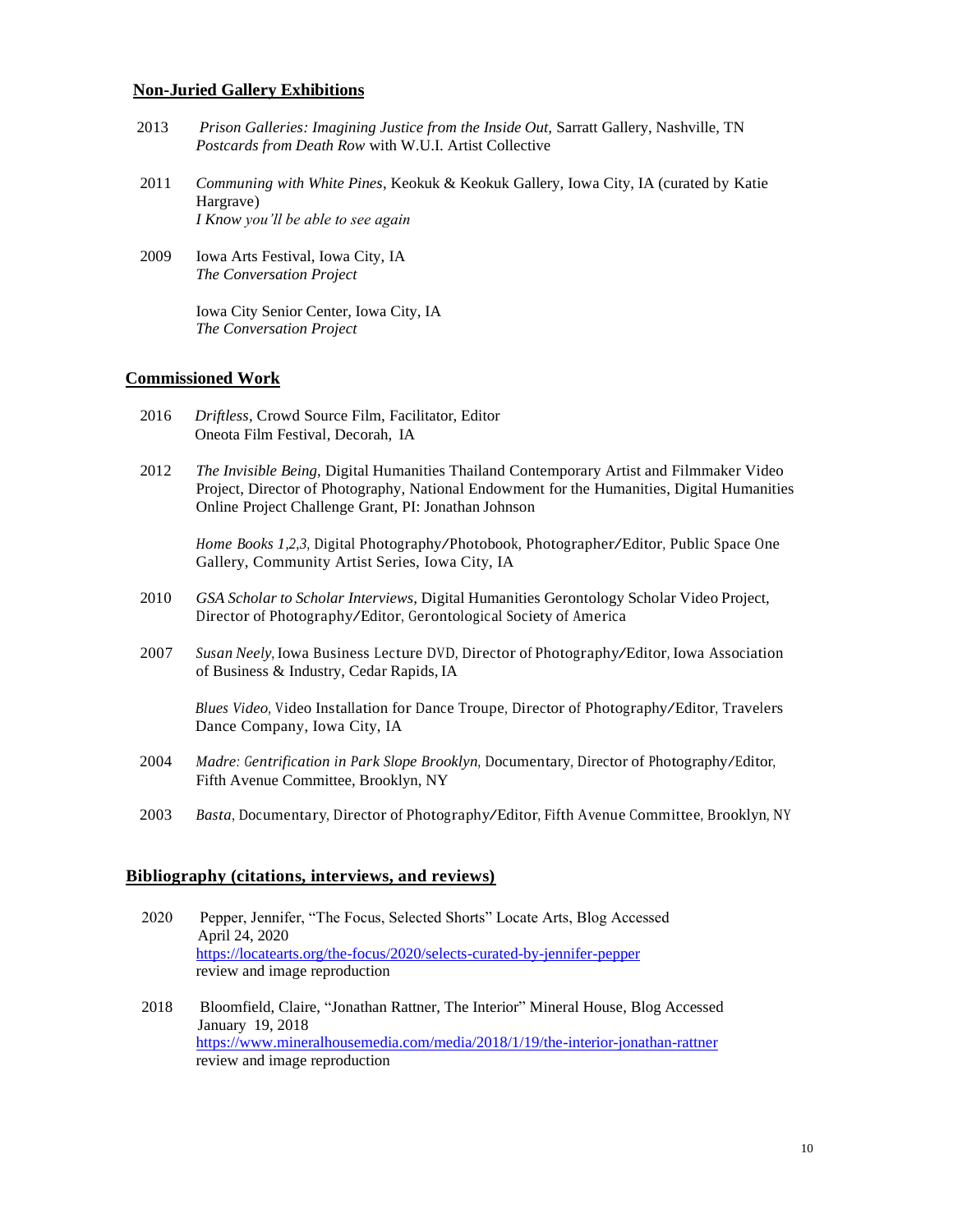#### **Bibliography (citations, interviews, and reviews)**

2017 Hodgins, Ruth "A Filmmaker Bears Witness to the Great Frontier" Crosscuts, Walker Reader, Walker Art Center, Blog Accessed December 4th, 2017 <https://walkerart.org/magazine/interview-documentary-filmmaker-jonathan-rattner> interview and image reproduction

"Screen Quest: The Jarman Award 2017" *Radiant Circus Blog*, Accessed November 20, 2017 film review and image production <https://radiantcircus.com/the-jarman-award-2017/> film review and image production

De 'Queer Wilderness' van Bergen aan Zee†• Metropolis M. October 23, 2017 [http://www.metropolism.com/nl/reviews/33331\\_queer\\_wilderness](http://www.metropolism.com/nl/reviews/33331_queer_wilderness) review and image reproduction

Owens, Ann Marie Deer "Cinema and Media Arts Professor's Alaskan Dog Mushing film to be screened at Nashville Film Festival" Research News at Vanderbilt, Blog Accessed October 9th, 2017

[https://news.vanderbilt.edu/2017/10/09/rattners-alaskan-dog-mushing-film-to-be](https://news.vanderbilt.edu/2017/10/09/rattners-alaskan-dog-mushing-film-to-be-screened-at-nashville-festival/)[screened-at-nashville-festival/](https://news.vanderbilt.edu/2017/10/09/rattners-alaskan-dog-mushing-film-to-be-screened-at-nashville-festival/) interview and image reproduction

Wolf, Amy. *Film Professor Explores Alaska*. Vanderbilt University, YouTube, October 5th, 2017 <https://www.youtube.com/watch?v=SIteeHRhgGQ> interview and video reproduction

Kelly, Megan, "Coop Gallery Gathers Gems from Local and International Video Art" (Print) <http://nashvillearts.com/2017/08/facets-light-based-jewels/> Show notice

Nolan, Joe, "Crawl Space: September 2017," *Nashville Scene*, August 31– September 6<sup>th</sup>, 2017 Vol. 36, No. 30 (Print) [http://www.nashvillescene.com/arts-culture/features/article/20974115/crawl-space](http://www.nashvillescene.com/arts-culture/features/article/20974115/crawl-space-september-2017)[september-2017](http://www.nashvillescene.com/arts-culture/features/article/20974115/crawl-space-september-2017)

show notice and image reproduction (print)

"Chelsea Music Festival, Goings about Town" *The New Yorker*. June 5<sup>th</sup> – June 12<sup>th</sup>, 2017: 12 (Print) [https://www.newyorker.com/goings-on-about-town/classical-music/chelsea-music](https://www.newyorker.com/goings-on-about-town/classical-music/chelsea-music-festival-4)[festival-4](https://www.newyorker.com/goings-on-about-town/classical-music/chelsea-music-festival-4)

Citation

Graeber, Laurel, "Events for Children." *New York Times.* June 8, 2017: C23.(Print) [https://www.nytimes.com/2017/06/08/arts/events-for-children-in-nyc-this-](https://www.nytimes.com/2017/06/08/arts/events-for-children-in-nyc-this-week.html?_r=0) week.html? r=0 workshop notice

Khao, Katie, "Film fest: Off the screen! Sort of on the street." *The Ann Magazine. March 23, 2017* <http://www.theannmag.com/film-fest-off-the-screen-sort-of-on-the-street/> show notice and image reproduction

2016 Mueller, Ellen, *Elements and Principles of 4D Art and Design,* (Oxford Press, 2016) <https://www.amazon.com/Elements-Principles-4D-Art-Design/dp/0190225149> interview and imagereproduction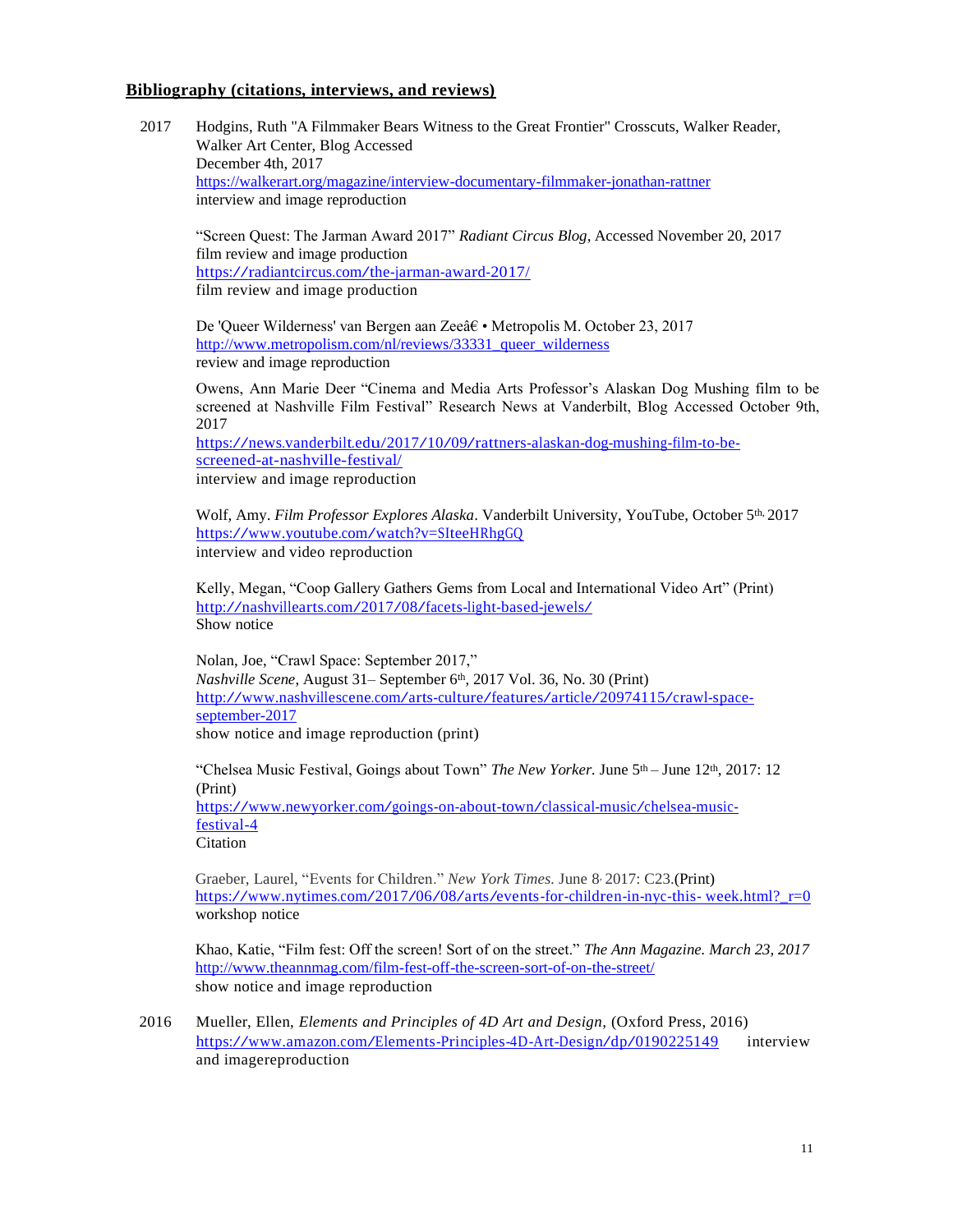#### **Bibliography (continued)**

 2016 Nolan, Joe, "Fall Guide: In an ever-expanding local art scene, here are our critics top picks," Nashville Scene, September  $15<sup>th</sup>$ ,  $2016$  – September 21, 2016 (Vol. 35, No. 33) (Print) [http://www.nashvillescene.com/arts-culture/cover-story/article/20833748/julia-martin](http://www.nashvillescene.com/arts-culture/cover-story/article/20833748/julia-martin-gallerys-gun-violence-exhibit-leads-falls-visual-arts-pack)[gallerys-gun-violence-exhibit-leads-falls-visual-arts-pack](http://www.nashvillescene.com/arts-culture/cover-story/article/20833748/julia-martin-gallerys-gun-violence-exhibit-leads-falls-visual-arts-pack) show review

Nolan, Joe, "Crawl Space: Rymer Gallery and CG2 Top the list of Notable Stops This Month," *Nashville Scene, September 29th, 2016 – October 5th, 2016 (Vol. 35, No. 35) (Print)* [http://www.nashvillescene.com/arts-culture/visual-art/article/20835161/crawl-space](http://www.nashvillescene.com/arts-culture/visual-art/article/20835161/crawl-space-rymer-gallery-and-cg2-top-the-list-of-notable-stops-this-month)[rymer-gallery-and-cg2-top-the-list-of-notable-stops-this-month](http://www.nashvillescene.com/arts-culture/visual-art/article/20835161/crawl-space-rymer-gallery-and-cg2-top-the-list-of-notable-stops-this-month) show review

"Driftless, a film about Decorah, topremiere at Oneota Film Festival Friday, March 4<sup>th""</sup> The Decorah Newspapers, Accessed February 23, 2016 (Print) <http://dpo.stparchive.com/Archive/DPO/DPO02232016P08.php> project notice

Pleyel, Jessica, "Jonathan Rattner creating art, public engagement with graduate institute friends."*Obermann InstituteGraduate Student 10YearAnniversaryBlog*,Blog, Accessed February 1st, 2016. [https://graduateinstitute.wordpress.com/2016/02/01/jonathan](https://graduateinstitute.wordpress.com/2016/02/01/jonathan-rattner-creating-art-public-engagement-with-grad-institute-friends/)[rattner-creating-art-public-engagement-with-grad-institute-friends/](https://graduateinstitute.wordpress.com/2016/02/01/jonathan-rattner-creating-art-public-engagement-with-grad-institute-friends/) project descriptions and image reproduction

Koepnick, Lutz, "Fields of Resonance" Blog, Accessed December 30th, 2015 [https://napoleonphiladelphia.files.wordpress.com/2015/12/coop\\_koepnick\\_jan\\_2016.pdf](https://napoleonphiladelphia.files.wordpress.com/2015/12/coop_koepnick_jan_2016.pdf) project review and image reproduction

- 2015 "The Oneota Film Festival, filmmaker Jonathan Rattner seek one-minute films about Decorah" The Decorah Newspapers, Accessed October 15, 20 (Print) [https://decorahnewspapers.com/Content/News/Local-News/Article/The-Oneota-Film-](https://decorahnewspapers.com/Content/News/Local-News/Article/The-Oneota-Film-Festival-filmmaker-Jonathan-Rattner-seek-one-minute-films-about-Decorah/2/10/38518)[Festival-filmmaker-Jonathan-Rattner-seek-one-minute-films-about-Decorah/2/10/38518](https://decorahnewspapers.com/Content/News/Local-News/Article/The-Oneota-Film-Festival-filmmaker-Jonathan-Rattner-seek-one-minute-films-about-Decorah/2/10/38518) project notice, interview
- 2015 Blake, Lissa "Filmmaker Rattner invites 'Driftless' documentary about Decorah" The Decorah Newspapers, Accessed October 6, 2015 (Print) <http://dpo.stparchive.com/Archive/DPO/DPO10062015P02.php> project notice, image reproduction

Nichols,ArynHenning,"Driftless:AfilmaboutDecorahbyDecorah" *InspiredMagazine,*Fall 2015 Issue*,* August, 27th 2015: 10 Print [https://issuu.com/inspired\\_media/docs/fall15\\_inspiredbook\\_web](https://issuu.com/inspired_media/docs/fall15_inspiredbook_web) project notice, interview

2014 "Videobiennale." *Stigmart10,VideoFocus Magazine*,7thEdition, 2014,P.14-23 [https://issuu.com/stigmart10press/docs/stigmart\\_videofocus\\_](https://issuu.com/stigmart10press/docs/stigmart_videofocus_-_special_issue_f759e3ee75f5e7) special issue f759e3ee75f5e7 interview and image reproduction

"By gone Technology" *Die Tageszeitung*, Accessed June 19, 2014 (Print) <http://www.taz.de/!337489/> show review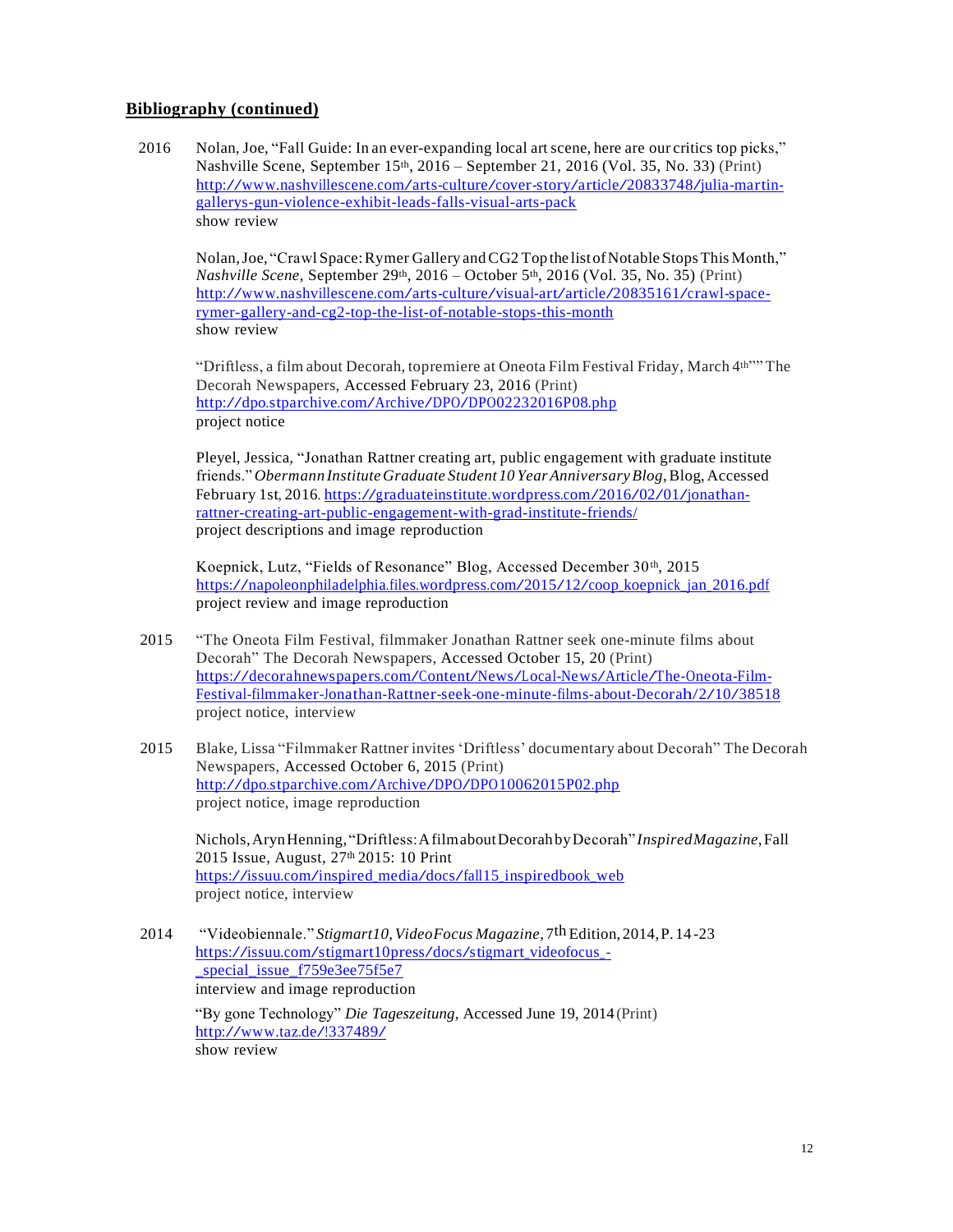#### **Bibliography (continued)**

 2014 LuVisi, Melissa, "Happenings: A Pittsburgh Nashville Exchange." *Trending Art*,Blog, Accessed June 16, 2014. [http://www.treadingart.com/post/88967249883/happenings-a-pittsburgh-nashville](http://www.treadingart.com/post/88967249883/happenings-a-pittsburgh-nashville-exchange)[exchange](http://www.treadingart.com/post/88967249883/happenings-a-pittsburgh-nashville-exchange) show review and image reproduction

Hutson, Laura, "Closing Reception for COOP's New Members Exhibit," *Nashville Scene*, January 23 – January 29, 2014, Vol. 32, No. 51. (Print) [http://www.nashvillescene.com/arts-culture/article/13052300/closing-reception-for](http://www.nashvillescene.com/arts-culture/article/13052300/closing-reception-for-coops-new-members-exhibit-on-saturday-afternoon-installation-view)[coops-new-members-exhibit-on-saturday-afternoon-installation-view](http://www.nashvillescene.com/arts-culture/article/13052300/closing-reception-for-coops-new-members-exhibit-on-saturday-afternoon-installation-view) show notice and image reproduction

2013 Blanshei, Matthew, "Ossuary," *Art Knoxville*, October 12, 2013 [https://jonathanrattner.files.wordpress.com/2013/09/review-of-e2809cossuary-art](https://jonathanrattner.files.wordpress.com/2013/09/review-of-e2809cossuary-art-knoxvillee2809d.pdf)[knoxvillee2809d.pdf](https://jonathanrattner.files.wordpress.com/2013/09/review-of-e2809cossuary-art-knoxvillee2809d.pdf) show review and image reproduction

Nolan, Joe, "The Artober Art Crawl sets the pace as Nashville's autumn art season shifts into high gear," *Nashville Scene*, October 3 – October 9, 2013, Vol. 32, No. 35 (Print) [http://www.nashvillescene.com/arts-culture/article/13050275/the-artober-art-crawl-sets](http://www.nashvillescene.com/arts-culture/article/13050275/the-artober-art-crawl-sets-the-pace-as-nashvilles-autumn-art-season-shifts-into-high-gear)[the-pace-as-nashvilles-autumn-art-season-shifts-into-high-gear](http://www.nashvillescene.com/arts-culture/article/13050275/the-artober-art-crawl-sets-the-pace-as-nashvilles-autumn-art-season-shifts-into-high-gear) show review

Blanshei, Matthew, "Jonathan Rattner and Jill Baker: the untitled bombsite project," *Art Knoxville*, Sept, 28th, 2013 [https://jonathanrattner.files.wordpress.com/2013/09/review](https://jonathanrattner.files.wordpress.com/2013/09/review-jonathan-rattner-and-jill-baker-art-knoxvillee2809d.pdf)[jonathan-rattner-and-jill-](https://jonathanrattner.files.wordpress.com/2013/09/review-jonathan-rattner-and-jill-baker-art-knoxvillee2809d.pdf) [baker-art-knoxvillee2809d.pdf](https://jonathanrattner.files.wordpress.com/2013/09/review-jonathan-rattner-and-jill-baker-art-knoxvillee2809d.pdf) show review and image reproduction

Prugh, Brian, "untitled bombsite project reflects on time and space as PS1's tenure at the Jefferson Building comes to an end." *Little Village* July 3 – July 30, 2013, Vol. 14, Issue 136, P.  $37 - 38$  18<sup>th</sup>, 2013. (Print)

[https://issuu.com/littlevillage/docs/littlevillage-136\\_web](https://issuu.com/littlevillage/docs/littlevillage-136_web) show review and image reproduction

Karlan,Brett"OneStory,amillionnarratives:a reviewoftheUntitledbombsite project," *Daily Iowan*, Iowa City, IA, June 20, 2013 (Print) <http://www.dailyiowan.com/2013/06/20/Arts/33598.html> show review and image reproduction

Neumann, Ryan, "Iowa Film MaFiA and Contrabrand Cinema Invade Mint Gallery," *Burnaway*, March 14, 2013. [http://burnaway.org/review/review-iowa-film-mafia-and-contraband-cinema-invade-mint](http://burnaway.org/review/review-iowa-film-mafia-and-contraband-cinema-invade-mint-gallery/)[gallery/](http://burnaway.org/review/review-iowa-film-mafia-and-contraband-cinema-invade-mint-gallery/)

show review and image reproduction

Nolan, Joe, "January's Art Crawl looks back while moving forward," *Nashville Scene*, Nashville, TN, Jan. 3 – Jan. 9, 2013, Vol. 31, No. 49. (Print) [http://www.nashvillescene.com/arts-culture/article/13046324/januarys-art-crawl-looks](http://www.nashvillescene.com/arts-culture/article/13046324/januarys-art-crawl-looks-back-while-moving-forward)[back-while-moving-forward](http://www.nashvillescene.com/arts-culture/article/13046324/januarys-art-crawl-looks-back-while-moving-forward) show review and image reproduction

2012 Gentry, Samantha "10th-annual documentary-film festival," *Daily Iowan,* Iowa City, IA, April, 12, 2012 (Print) <http://www.dailyiowan.com/2012/04/12/Arts/27890.html> show review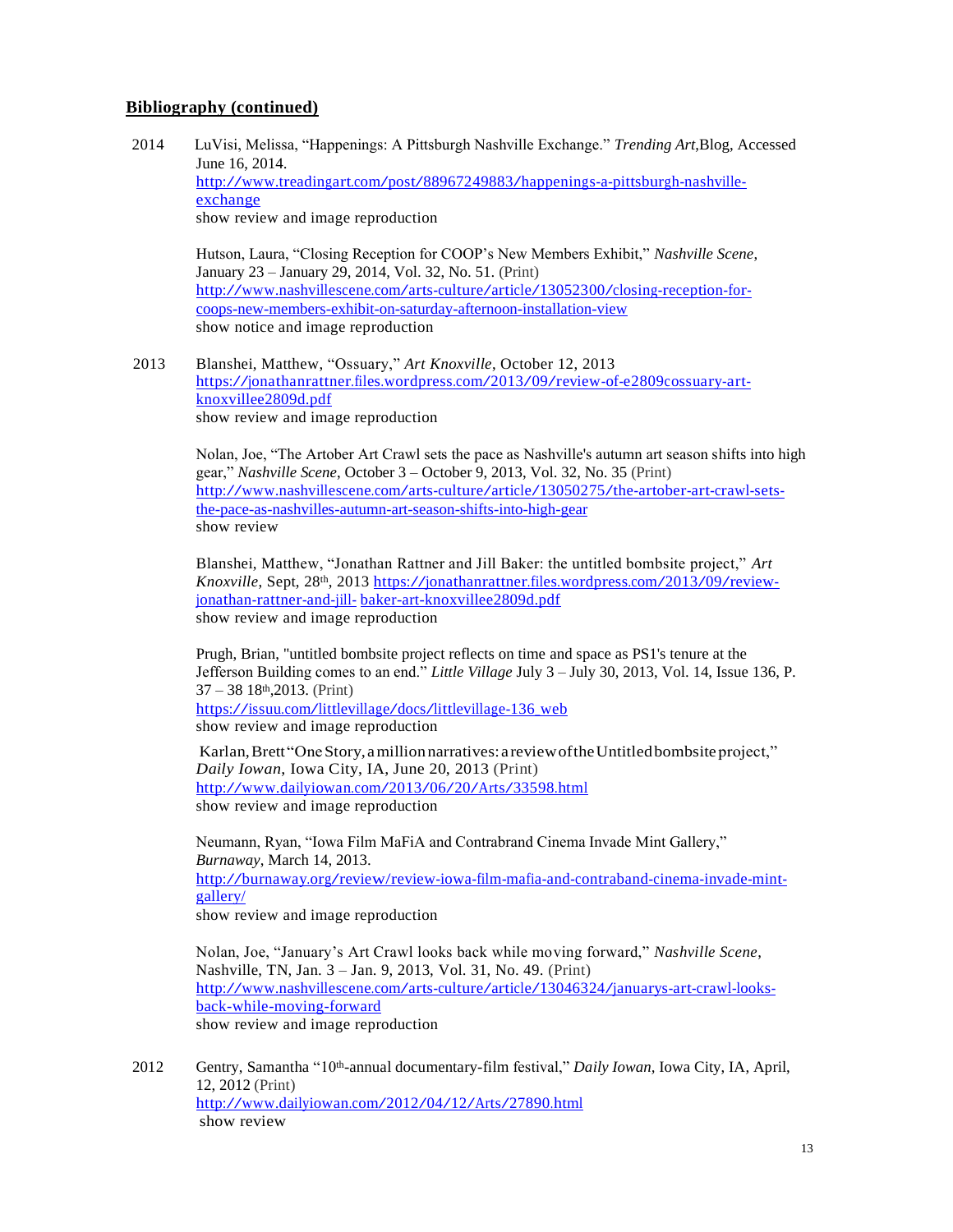#### **Bibliography (continued)**

 2010 "The Engaged Subject: Jonathan Rattner's films find meaning in community service and memories," article on my work by Miller, Laura "The Engaged Subject: Jonathan Rattner's films find meaning in community service and memories," *Vanderbilt View*, Nashville, TN, January 2010, Volume III, Issue 8.(Print) [https://news.vanderbilt.edu/archived-news/vanderbilt-view/articles/2010/06/01/the](https://news.vanderbilt.edu/archived-news/vanderbilt-view/articles/2010/06/01/the-engaged-subject.116807.html)[engaged-subject.116807.html](https://news.vanderbilt.edu/archived-news/vanderbilt-view/articles/2010/06/01/the-engaged-subject.116807.html) interview

#### **Invited Academic Presentations**

- 2019 Documentary Filmmaking and Portraits of Place, Art Deparment, Grinnell College, Grinnell, Iowa
- 2018 Documentary Filmmaking and Preconceptions of place, Filmmaking and Moving Image Arts, Sarah Lawrence College, Bronxville, NY
- 2014 *Exploring the Cinematic Essay: Wandering in Practice and Presentation,* Cinema and Comparative Literature, School of Art and Art History*,* University of Iowa, Iowa City, IA

*Retaining Individuality in Social Art Practice*, Obermann Center for Advanced Studies, University of Iowa, Iowa City, IA: \$500

2013 *Riverbend Maximum Security Prison Postcards*, Watkins College of Art and Design,TN

#### **Invited Public Presentations**

2017 Southern Book Festival, Nashville Public Library, Nashville, TN

IDEA Center, Spectral Microcinema, Stevens Point, WI (online)

Florida Atlantic University, Boca Raton, FL (online)

Chelsea Music Festival, Tisch School for the Arts, New York University, NYC

Stamps School of Art, University of Michigan, Ann Arbor, MI

University of Tennessee at Chattanooga, TN

Otterbein University, Westerville, OH

2016 Keynote Address, Oneota Film Festival, Decorah, IA

*Cellular Microcinema*, Minneapolis, MN

*Unexposed Microcinema,* Durham, NC

- 2015 *Crowd Sourced Filmmaking*, Luther College, Decorah, IA
- 2014 *Artist Forum*, Frist Center for the Visual Arts, Nashville, TN: \$100
- 2012 *History of Postcard Art*, Riverbend Maximum Security Prison Nashville,TN
- 2010 *Imagining Collaboration,* The Iowa City Public Library, Iowa City, IA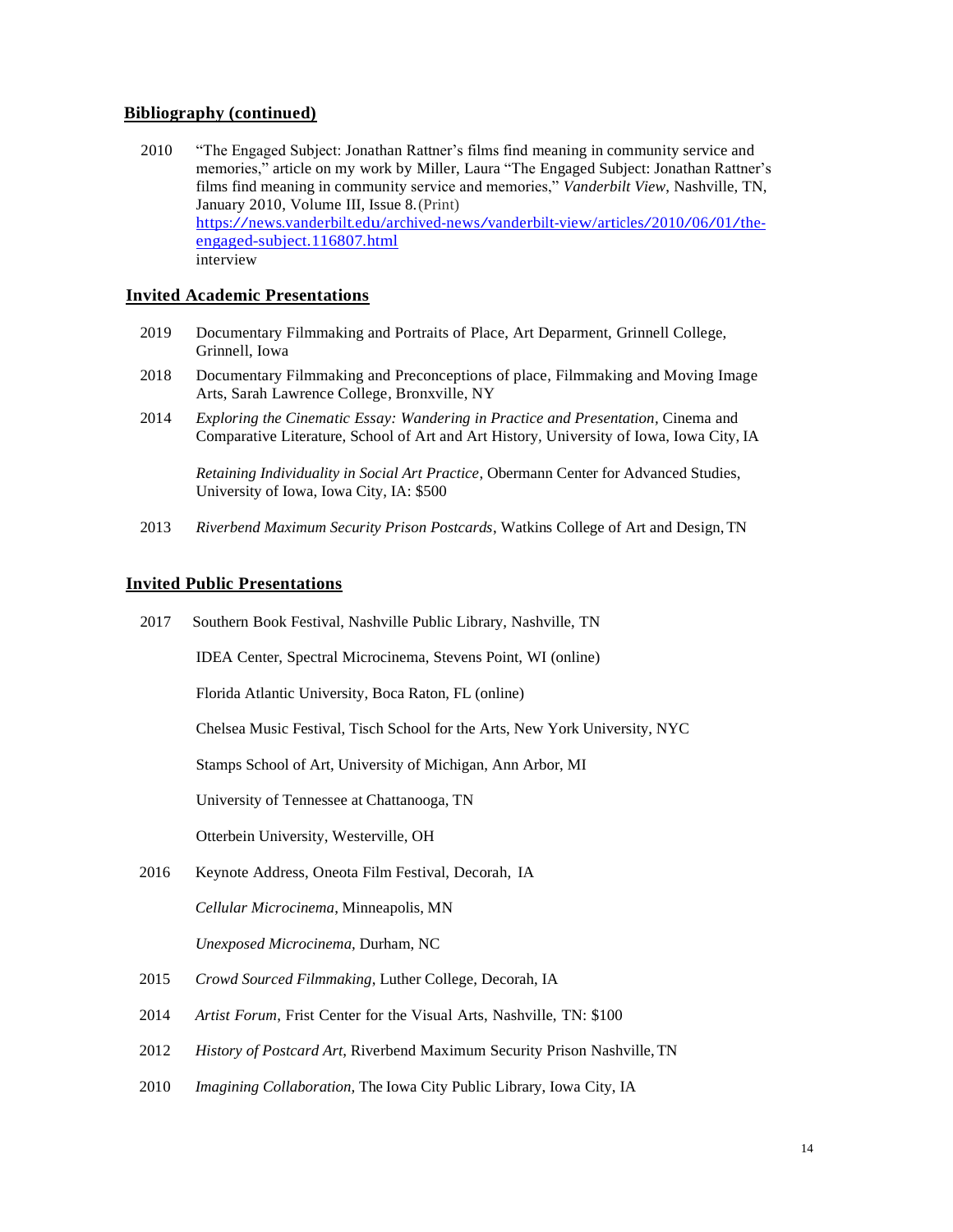#### **Invited Artist Workshops**

- 2017 *Measuring Time*, Chelsea Music Festival, St. Paul's German Lutheran Church, NYC, NY
- 2016 Hamline University, Saint Paul, MN
- 2015 Luther College, Decorah, IA

Otterbein University, Westerville, OH

- 2014 St. Thomas Aquinas College Sparkill, NY
- 2013 Austin Peay State University, Clarksville, TN Watkins College of Art and Design, TN
- 2012 Riverbend Maximum Security Prison, Nashville, TN Watkins College of Art and Design, Nashville, TN Otterbein University, Westerville, OH St. Thomas Aquinas College, Sparkill, NY
- 2010 Augustana College, Rock Island, IL Kirkwood Community College*,* Cedar Rapids, IA

#### **Conference and Seminar Presentations**

- <sup>2016</sup> Chair/Panelist, *Crowd Sourced Films, Instagram, and Webisodes: Interacting with short attention span in cinema*, University of Film and Video Association, National Conference, University of Las Vegas, Las Vegas, NV
- 2015 Panelist, *The Challenges of Collaborating with Students on Creative Projects*, University of Film and Video Association, National Conference, American University, Washington, DC
- <sup>2014</sup> Chair/Panelist, *Cinematic Essay, Film Noir, and Documentary: Developing Undergraduate Courses that Combine Theory, History, and Praxis, University of Film and Video Association,* National Conference**,** Montana State University, Bozeman, MT

Film Respondent, *The Sons of Ben* by Jacob Bricca, University of Film and Video Association, National Conference**,** Montana State University, Bozeman, MT

 Film Respondent, *Dark Objects* and *The Whole Bit* by Alex Ingersoll, University of Film and Video Association, National Conference**,** Montana State University, Bozeman, MT

Participant, *Problem Solving Social Practice in Art Seminar,* Obermann Center for Advanced Studies, University of Iowa, Iowa City, IA: \$1,000

- 2013 Panelist, *Get Tech Savvy*, College Art Association, National Conference, Student and Emerging Professional Committee, New York, NY
- <sup>2011</sup> Chair/Panelist, *Technologically-enabled Adventures in Nashville and Iowa City,* Imagining America, National Conference, Minneapolis, MN
- 2010 Panelist, *Film and Digital Media in Aging Research,* Gerontological Society New Orleans, LA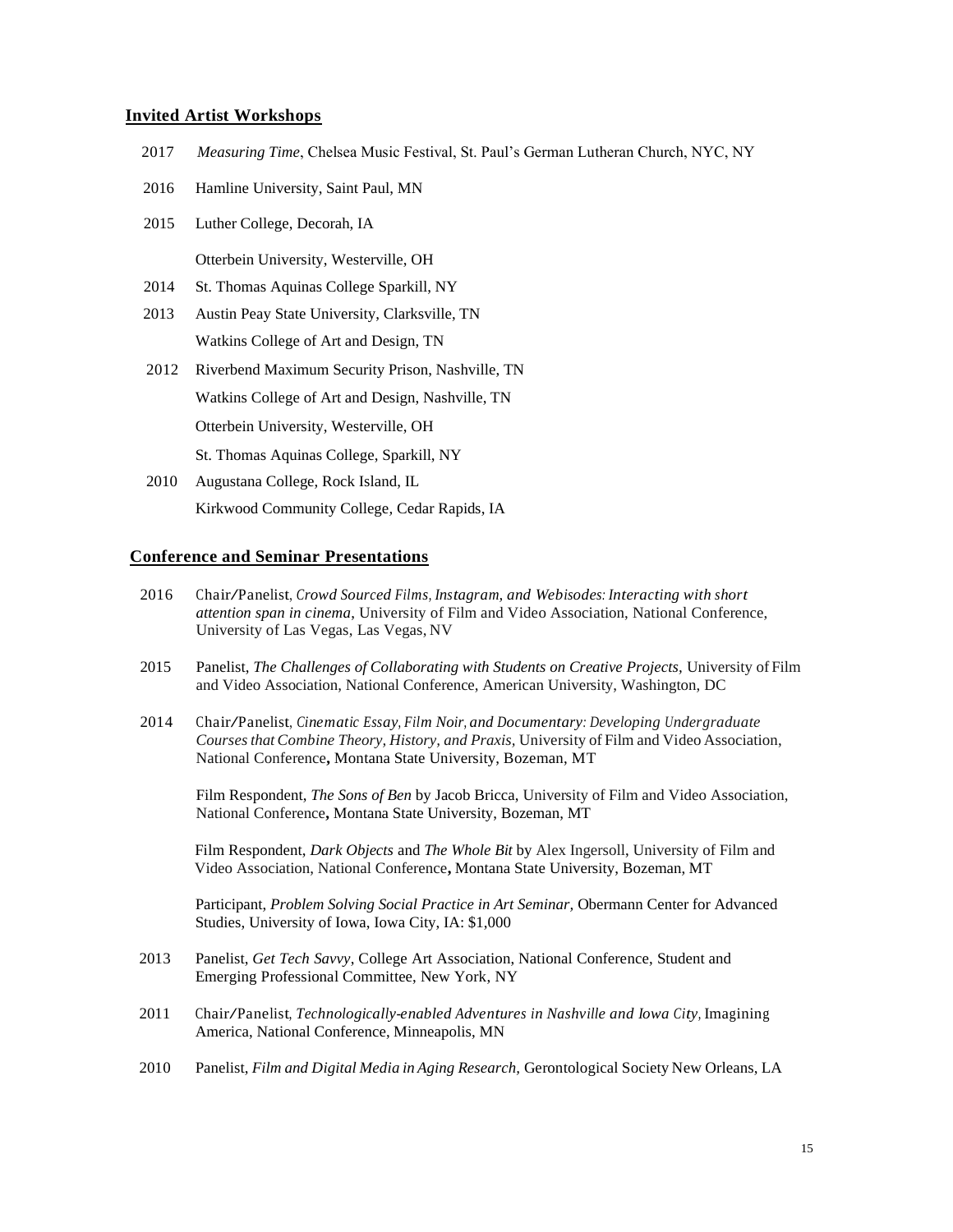#### **Conference and Seminar Presentations (continued)**

<sup>2009</sup> Chair/Panelist, *How to Cross the Street in <sup>a</sup> Flood: Challenges and Opportunities of Community-Based Practice in a Time of Crisis,* New Orleans, LA

Chair/Panelist: *The Linn Street Collective,* National Council on Aging, Las Vegas, NV

2007 Panelist: *Iowa City Senior Television Online,* National Council on Aging, Chicago, IL

#### **Artist in Residence**

- 2017 Chelsea Music Festival, NYC
- 2015 Centre for Research and Creativity Casamarles, Llorenç del Penedès, Spain Oneota Film Festival, Decorah, Iowa
- 2013 NES, Skagaströnd, Iceland (July)
- 2012 Starry Night, Truth or Consequences, New Mexico (June)

Julia and David Foundation, Ciudad Colón, Costa Rica (May)

### **TEACHING RELATED ACTIVITIES**

#### **Training Grants Received**

| 2019             | Vanderbilt Center for Teaching, Community Engagement Learning Community<br>\$500                                                        |
|------------------|-----------------------------------------------------------------------------------------------------------------------------------------|
| 2010             | Vanderbilt Center for Teaching Junior Faculty Fellow, \$500                                                                             |
|                  | Teaching Experience - Vanderbilt University: 2009 – 2020 *Newly introduced courses                                                      |
| <b>Fall 2020</b> | Parental Leave                                                                                                                          |
| May 2020         | CMA 3772: French and Francophone Cinema and Film Production                                                                             |
| Spring 2020      | CMA 4962: Senior Seminar on Film Practice*<br>Independent Study: Documentary Production and After Effects<br>CMA 2100: 16MM Production* |
| Fall 2019        | Sabbatical Leave                                                                                                                        |
| May 2019         | CMAP 8010: Creative Media Practice                                                                                                      |
| Spring 2019      | CMA 4962: Senior Seminar on Film Practice<br>CMA 2100: Documentary Production Workshop: Practice, Theory, and History*                  |
| <b>Fall 2018</b> | CMA 1500: Fundamentals of Production*<br>CMA 2100: 16MM Production<br>Independent study: Short Form Filmmaking                          |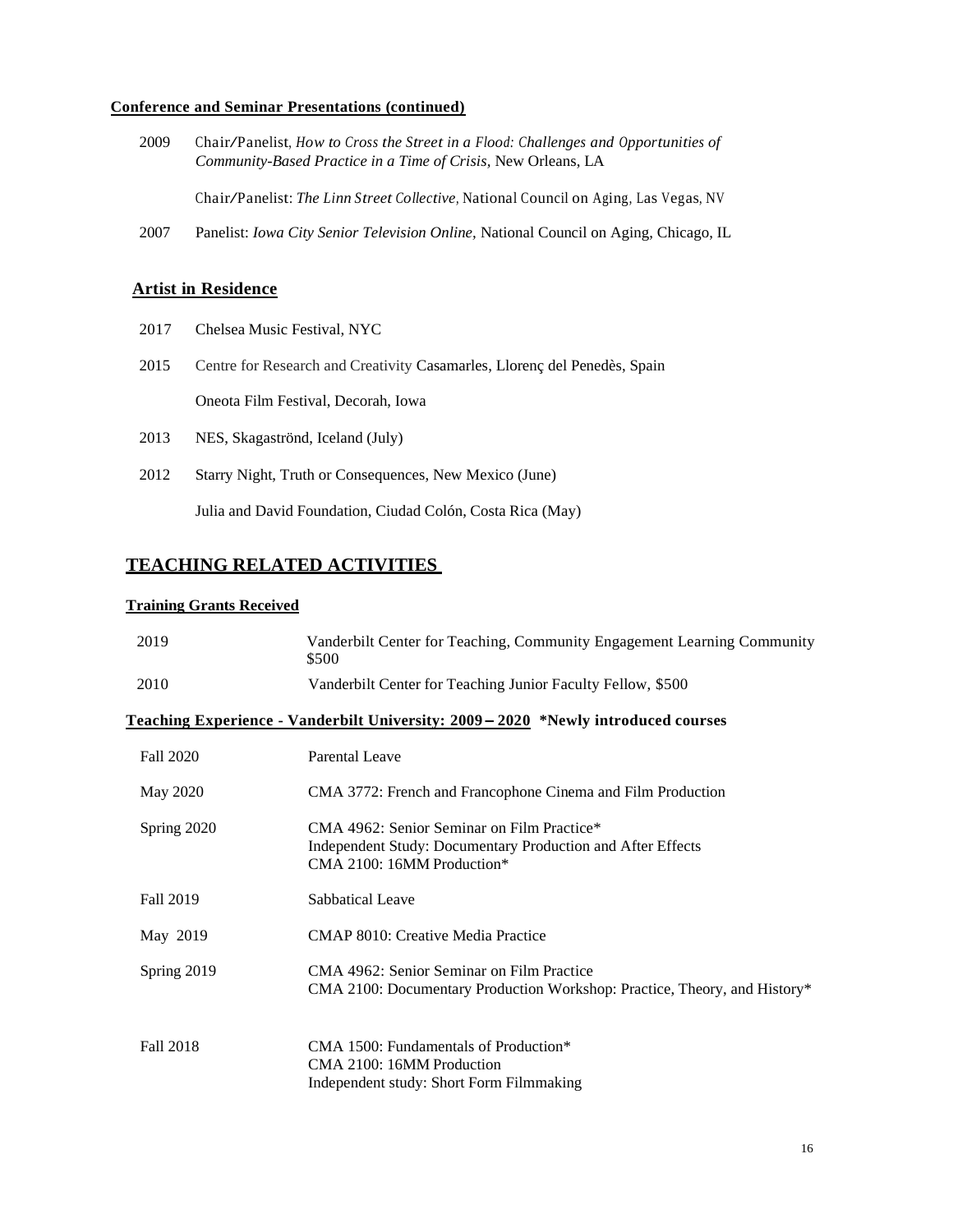## **Teaching Experience - Vanderbilt University: 2009 – 2020 present (continued)**

| Spring 2018 | CMA 4962: Senior Seminar on Film Practice<br>CMA 2100: Documentary Production Workshop: Practice, Theory, and History<br>Independent study: After Effects and History of the Artistic Manifesto         |
|-------------|---------------------------------------------------------------------------------------------------------------------------------------------------------------------------------------------------------|
| Fall 2017   | CMA 1500: Fundamentals of Production<br>CMA 2100: 16MM Production                                                                                                                                       |
| Spring 2016 | Parental Leave                                                                                                                                                                                          |
| Fall 2016   | CMA 1500: Fundamentals of Production<br>CMA 2100: 16MM Production                                                                                                                                       |
| Spring 2016 | CMA 4962: Senior Seminar on Film Practice*<br>CMA 2100: Documentary Production Workshop: Practice, Theory, and History                                                                                  |
| Fall 2015   | CMA 1500: Fundamentals of Production<br>CMA 2100: 16MM Production<br>Independent study: After Effects Honors<br>Thesis: Fiction Screenwriting                                                           |
| Fall 2014   | CMA 176: 16mm Film Production<br>CMA 288: The Cinematic Essay*                                                                                                                                          |
| Spring 2014 | CMA 290B: Senior Seminar on Film Practice*<br>CMA 176: Documentary Production Workshop                                                                                                                  |
| Fall 2013   | Film 105: Fundamentals of Film and Video Production<br>Film 176: 16mm Film Production                                                                                                                   |
| Spring 2013 | Film 290B: Senior Seminar on Film Practice<br>Film 176: The Cinematic Essay                                                                                                                             |
| Fall 2012   | Film 105: Fundamentals of Film and Video Production<br>Film 176: 16mm Film Production *<br>Independent study: Screenwriting, Television                                                                 |
| Spring 2012 | Film 288: Documentary Production Workshop<br>Film 290B: Senior Seminar on Film Practice<br>Independent study: After Effects<br>Independent study: Installation Video                                    |
| Fall 2011   | Film 288: The Cinematic Essay<br>Film 201: Film Theory with Production<br>Independent study: Website for Sustainability Year (multimedia<br>journalism)<br>Independent study: Screenwriting, Short-Form |
| Spring 2011 | Film 290B: Senior Seminar on Film Practice<br>Film 288: Digital Cinematography*<br>Independent study: Pro-Tools, Sound Design/Art                                                                       |
| Fall 2010   | Film 105: Fundamentals of Film and Video Production<br>Film 288: Introduction to Documentary Studies/Production<br>Independent study: Nonfiction Cinema/Promotional Video                               |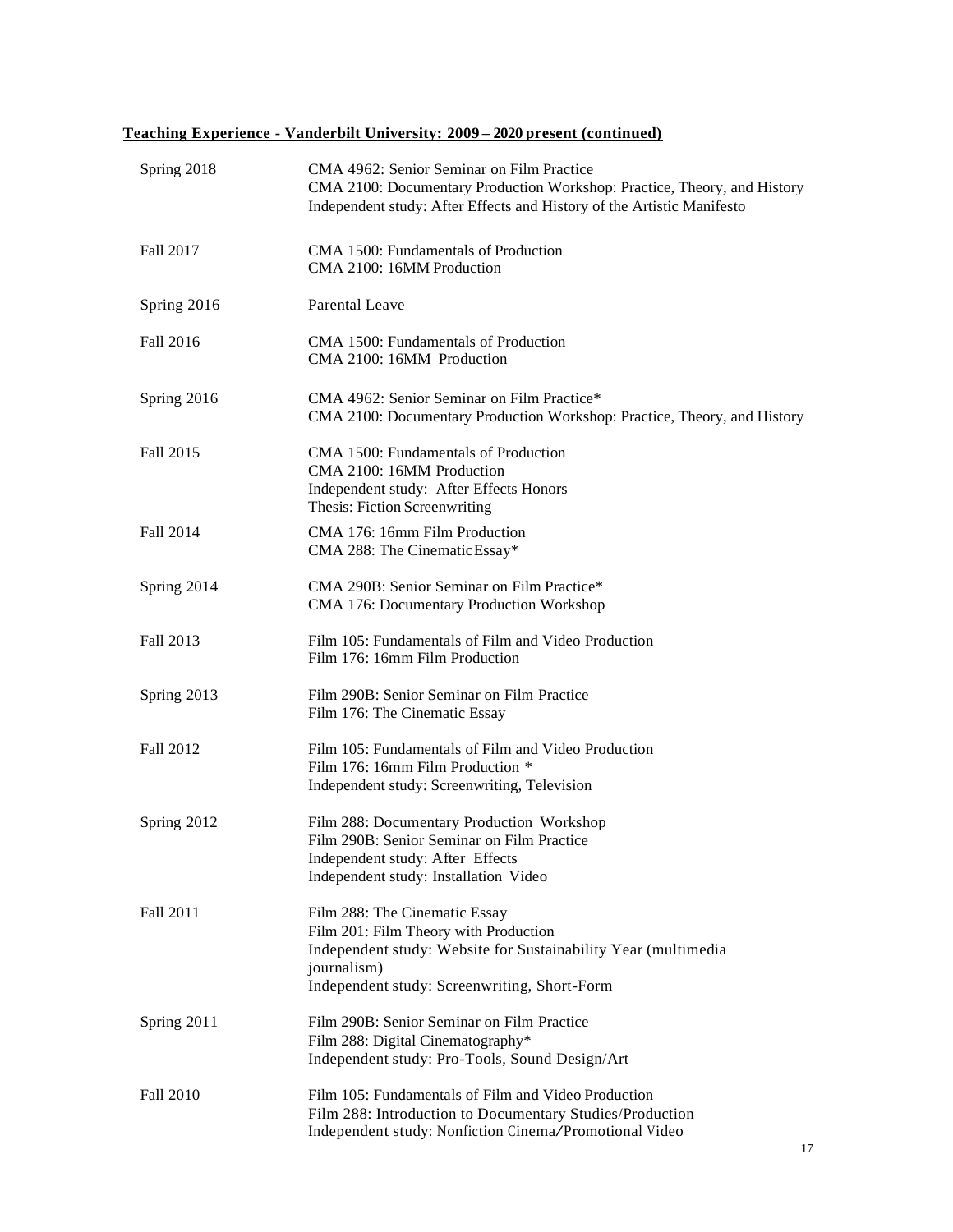## **Teaching Experience - Vanderbilt University: 2009 – 2020 present (continued)**

| Spring 2010 | Film 201: Film Theory with Production<br>Film 288: Sound Design*<br>Independent study: Nonfiction Cinema/Participatory Documentary |
|-------------|------------------------------------------------------------------------------------------------------------------------------------|
| Fall 2009   | Film 288: The Cinematic Essay<br>Film 288: Digital Cinematography<br>Film 288: Digital Film Lab*                                   |

## **Teaching Experience – University of Iowa: 2006 - 2009**

| Spring 2009 | Instructor of record: Intermedia Art II<br>School of Art and Art History                                          |
|-------------|-------------------------------------------------------------------------------------------------------------------|
| Fall 2008   | Instructor of record: Intermedia Art I<br>Teaching Assistant: Time Based Video I<br>School of Art and Art History |
| Spring 2007 | Instructor of record: Nonfiction Video Production<br>Cinema and Comparative Literature                            |
| Spring 2006 | Instructor of record: Modes of Film and Video Production<br>Cinema and Comparative Literature                     |

## **Service**

## **SERVICE - To Department**

| $2009 -$ Present | Cinema and Media Arts Steering Committee                                                                                |
|------------------|-------------------------------------------------------------------------------------------------------------------------|
| $2010 - 2020$    | Major Advisor, Cinema and Media Arts Students                                                                           |
| Spring 2020      | Search Committee for Assistant Professor Film Production                                                                |
| Spring 2020      | Coordinator, online workshop with television writer, Darren Belitsky                                                    |
| $2010 - 2013$    | Faculty Advisor Vanderbilt Student Film Festival                                                                        |
| Spring 2018      | Coordinator, workshop, screening, filmmaker Kevin J. Everson                                                            |
|                  | Coordinator, lecture, screening, Ann Arbor Film Festival, Festival Executive Director,<br>Leslie Raymond                |
| Spring 2018      | Search Committee for Mellon Assistant Professor of Digital Art and New Media,<br>Cinema & Media Arts and Art Department |
| Fall 2017        | Coordinator, workshop, screening, filmmaker, Sasha Waters                                                               |
| Fall 2016        | Coordinator, lecture and screening, Atlanta Film Festival Programmer, Christina<br>Humphrey                             |
| Spring 2016      | Search Committee for Senior Lecturer in Screenwriting, Cinema & Media Arts and<br><b>Theater Department</b>             |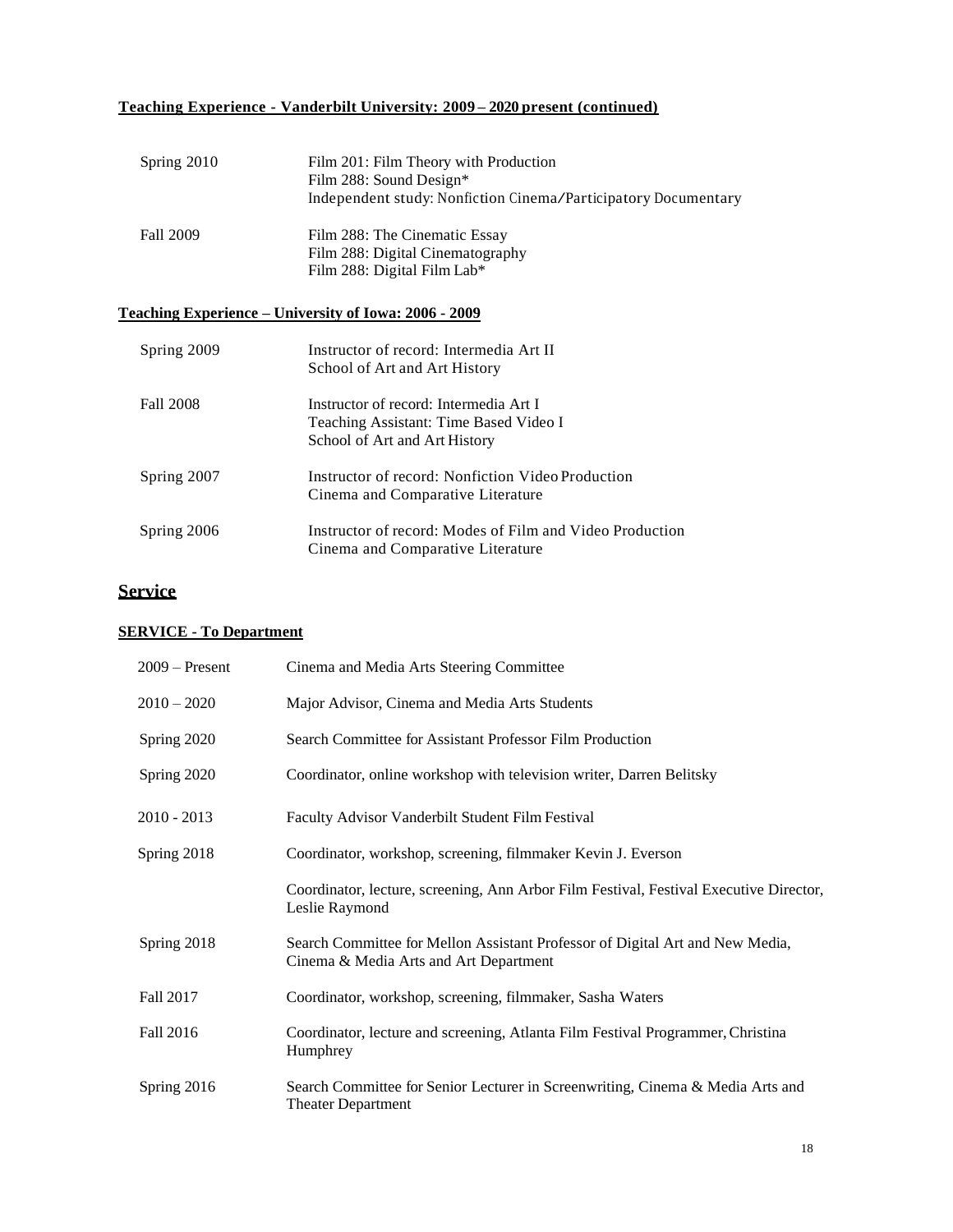## **SERVICE - To Department (continued)**

| Fall 2014        | Coordinator, workshop and screening, filmmaker, Evan Meaney                                                                              |
|------------------|------------------------------------------------------------------------------------------------------------------------------------------|
|                  | Coordinator, workshop, filmmaker, Deon Kay                                                                                               |
| Fall 2013        | Co-coordinator, workshop and screening, filmmaker, Ross McEllwee                                                                         |
| Fall 2013        | Co-coordinator, workshop and screening, filmmaker, Leighton Pierce                                                                       |
| Spring 2013      | Coordinator, workshop and screening, film producer, John Murphy Coordinator,<br>workshop, television writer, Wes Nickerson               |
| Spring 2012      | Search Committee for Senior Lecturer in Film Production, Cinema and Media<br>Arts                                                        |
| Spring 2012      | Coordinator, workshop and screening, filmmaker, Jon Jost<br>Coordinator, online workshop with television writer, Darren Belitsky         |
| Fall 2011        | Coordinator, workshop and screening, filmmaker, Deborah Stratman                                                                         |
| Spring 2010      | Search Committee for Lecturer in Film Production, Cinema & Media Arts                                                                    |
|                  | Committee for Lecturer in Film Producing, Cinema & Media Arts                                                                            |
|                  | Coordinator, Hollywood workshop: television writing, sound design, producing<br>Wes Nickerson, Darren Belitsky, Dean Hurley, John Murphy |
|                  | Coordinator, online workshop, filmmaker, Sasha Waters                                                                                    |
| <b>Fall 2009</b> | Faculty Adviser: Film Voice Comparative Media Analysis and Practice                                                                      |

### **SERVICE - To University**

| Spring 2020      | Discussion Leader and Coordinator, Ann Arbor Film Festival<br>International Lens                                                                        |
|------------------|---------------------------------------------------------------------------------------------------------------------------------------------------------|
| Spring 2019      | Discussion Leader and Coordinator, Ann Arbor Film Festival<br>International Lens                                                                        |
| Fall 2018        | Guest Lecture, Creative Immersion Pathways Workshop<br>The Ingram Commons, Vanderbilt University, Professor Gregory Barz                                |
| $2016$ – Present | Guest Lecture, Visual Storytelling<br>First Year Writing Seminar, Associate Professor Phillip Franck                                                    |
| Spring 2018      | Guest Lecture, <i>Cine Poetics</i> , Black Mountain College Symposium<br>Department of Art and Wond'ry                                                  |
|                  | Visiting Artist Committee<br>Department of Art                                                                                                          |
| Summer 2017      | Workshop, <i>Working with Moving Images</i> , Creative Media Practice Maymester<br>Creative Media Analysis and Practice (CMAP), Professor Lutz Koepnick |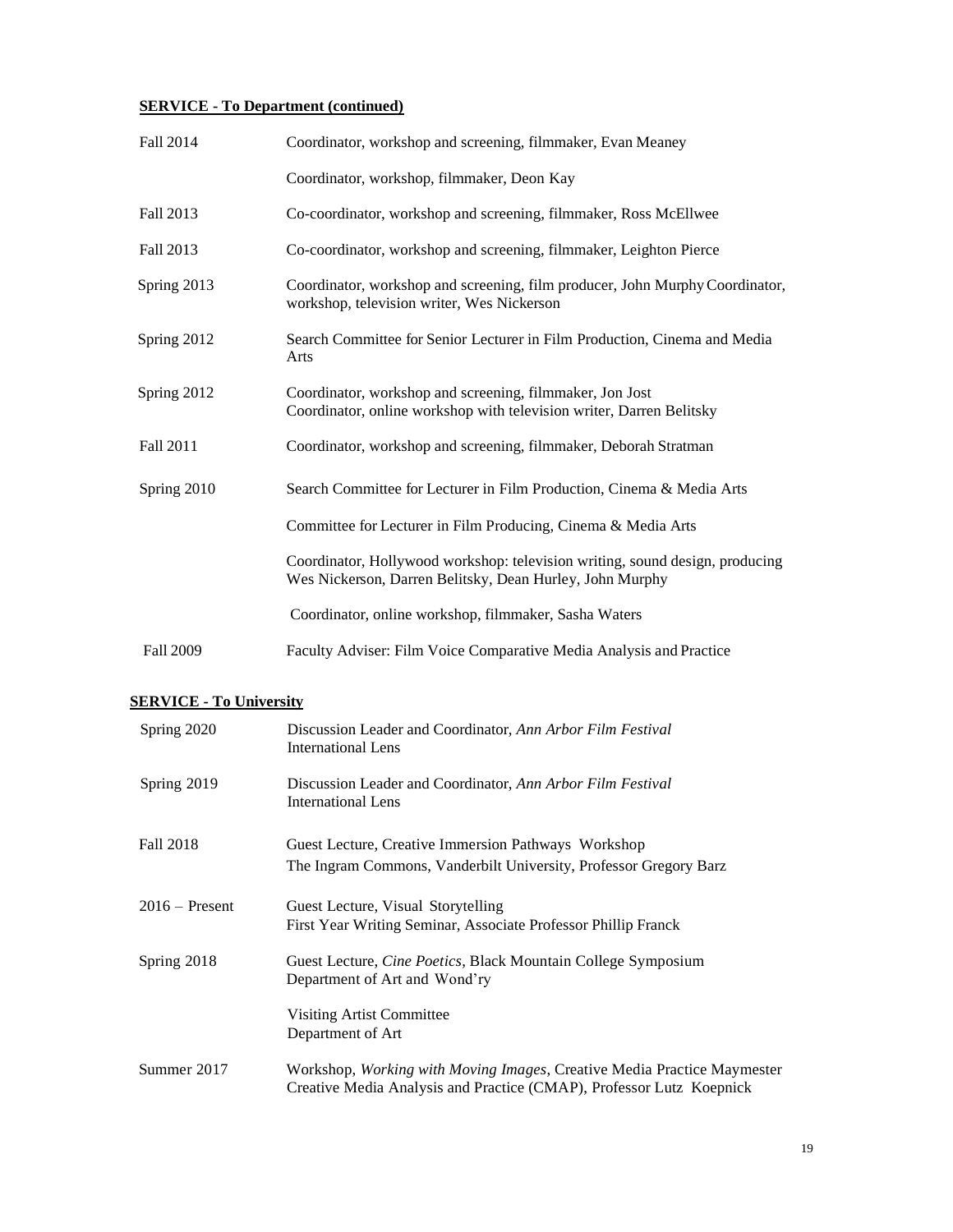## **SERVICE - To University (continued)**

| Fall 2014        | Lecturer, Avant-Garde Symposium<br>Department of French and Italian                                                                                                           |
|------------------|-------------------------------------------------------------------------------------------------------------------------------------------------------------------------------|
|                  | Class Visit, Community Inquiry class<br>Human Organization Development Program, Professor Craig Anne                                                                          |
|                  | Class Visit, Amateur Media class<br>Cinema & Media Arts Program, Associate Professor Jennifer Fay                                                                             |
| Spring 2014      | Panelist, How to Build a Forest Roundtable<br>Department of Theatre                                                                                                           |
| Spring 2014      | Discussion Leader, Traveling Light<br><b>International Lens</b>                                                                                                               |
| Fall 2013        | Respondent, Christopher Burns, Sound and Simulation in SoundScapes: Hearing<br>in the Age of Digital Media Conference<br>Cinema & Media Arts Program, Professor Lutz Koepnick |
|                  | Class Visit, Community Inquiry class<br>Human Organization Development Program, Professor Craig Anne                                                                          |
| Fall 2012 - 2015 | Visiting Artist Committee<br>Department of Art                                                                                                                                |
| Fall 2012        | Lecturer, Nonfiction Film and Journalism<br>Human Organization Development Program                                                                                            |
| Spring 2012      | Advisor, Radical Revision, online project<br><b>Writing Studio</b>                                                                                                            |
|                  | Lecturer, John Cage and Avant-Garde Film<br>The Curb Center                                                                                                                   |
|                  | Lecturer, How to promote social justice in film<br>Human Organization Development Program                                                                                     |
| Spring 2011      | Lecturer, Film as a Medium for Research, Activism, and Community Engagement<br>Human Organization Development Program                                                         |
| Fall 2010        | Faculty Course Adviser, Liberation Ethics<br>Divinity Graduate School                                                                                                         |
| Spring 2010      | Faculty Course Adviser, American Studies Senior Seminar<br>American Studies Program, Associate Professor Teresa Goddu                                                         |

#### **SERVICE - To Community**

| September 2020     | Judge for Experimental film program, Nashville Film Festival                                     |
|--------------------|--------------------------------------------------------------------------------------------------|
|                    | Online moderator for Documentary film section, Nashville Film Festival                           |
|                    | Co-Curator (with Morgan Higby-Flowers and Mclean Fahnstock) Coop Microcinema                     |
| July - August 2019 | Co-Curator with Plug Projects, Kansas City, The Things We Takeaway<br>Coop Gallery, Nashville TN |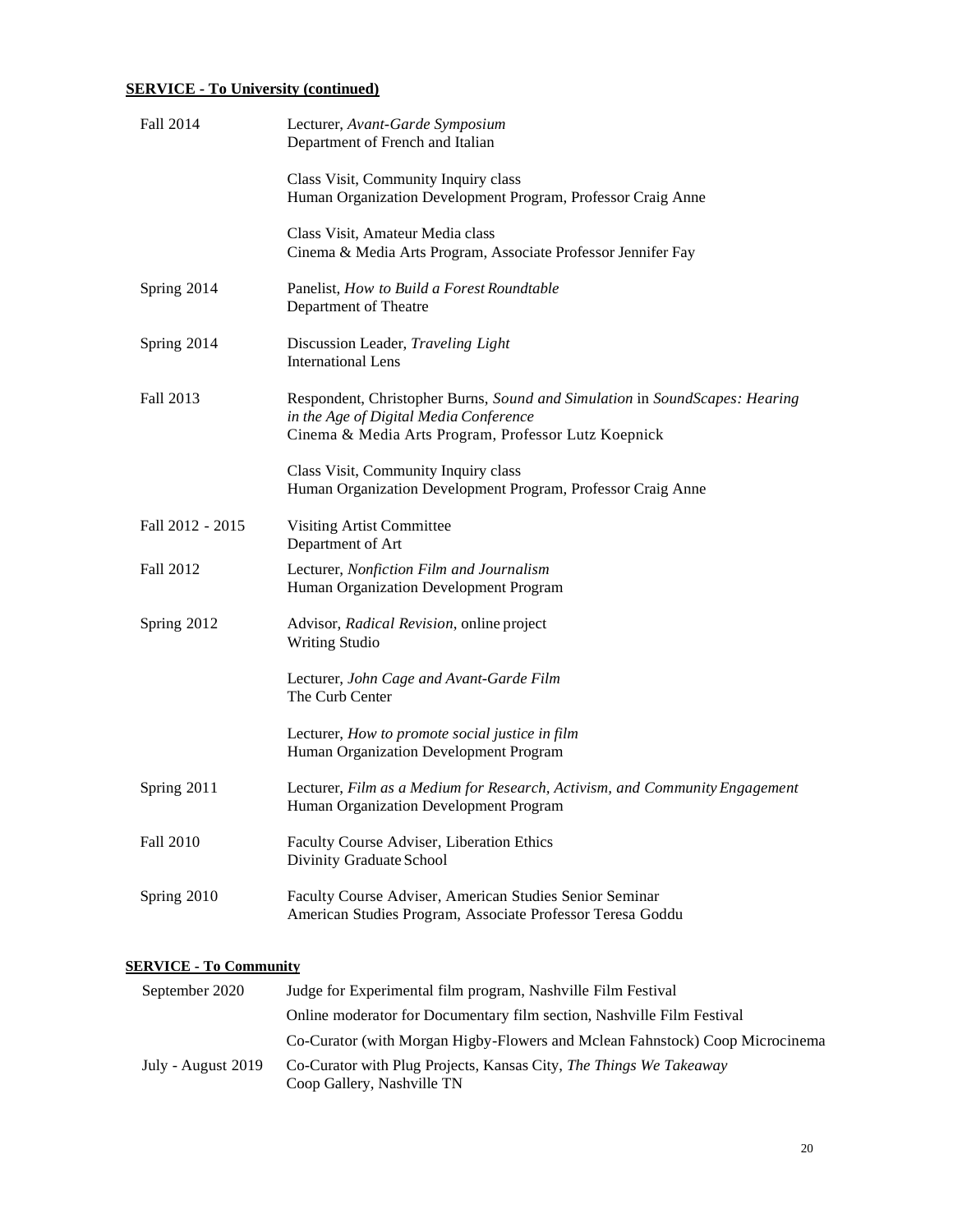## **SERVICE - To Community (continued)**

| September 2018 | Curator, Solo Work by Jonathan Johnson<br>Coop Gallery, Nashville TN                                                                                                                                                           |
|----------------|--------------------------------------------------------------------------------------------------------------------------------------------------------------------------------------------------------------------------------|
| April 2018     | Co-Curator (with Morgan Higby-Flowers and John Warren)<br>Coop Microcinema, North Carolina Experimental Filmmakers<br>Coop Gallery, Nashville, TN                                                                              |
| January 2018   | Grant Reviewer, Insight Grants<br>Social Sciences and Humanities Research Council of Canada, Ottawa, Canada                                                                                                                    |
|                | Photographer, Annual Report<br>Nashville International Center for Empowerment, Nashville, TN                                                                                                                                   |
| September 2017 | Co-Curator and judge (with Morgan Higby-Flowers and John Warren),<br>Coop Microcinema Film and Video Festival<br>Coop Gallery and Elephant Gallery, Nashville, TN                                                              |
| October 2016   | Responder, Nashville Fine Arts Program, Asymmetries: A Partnership with Coop<br>Gallery and the Aysmmetric Kin Collaboration<br>Curb Center for Art, Enterprise & Public Policy at Vanderbilt                                  |
|                | Co-Curator (with Naz Cuguoğlu, Mine Kaplangı, Paul Collins), Asymmetric Kin<br>Coop Gallery & Seed Space, Nashville, TN                                                                                                        |
| September 2016 | Co-Curator (with Naz Cuguoğlu, Mine Kaplangı, Paul Collins), Asymmetric Kin<br>Mixer Gallery, Istanbul, Turkey                                                                                                                 |
| May 2016       | Curator, Solo Work by Astri Snodgrass<br>Coop Gallery, Nashville, TN                                                                                                                                                           |
| October 2015   | Curator, Solo Work by Chris Mortenson<br>Coop Gallery, Nashville, TN                                                                                                                                                           |
| April 2015     | Curator, Like Riding a Bike, Work by Katie Hargrave and Brett Hunter<br>Coop Gallery, Nashville, TN                                                                                                                            |
| Fall 2013      | Discussion Leader, Le Joli Mai<br>Faculty-Led, Interactive, Cinematic Explorations (FLiCX), Belcourt Theater,<br>Nashville, TN                                                                                                 |
| Spring 2013    | Discussion Leader, Upstream Color<br>Discussion Leader, Side by Side<br>Faculty-Led, Interactive, Cinematic Explorations (FLiCX), Belcourt Theater,<br>Nashville, TN                                                           |
| Fall 2012      | Discussion Leader, Samsara<br>Faculty-Led, Interactive, Cinematic Explorations (FLiCX), Belcourt Theater,<br>Nashville, TN                                                                                                     |
| Spring 2012    | Discussion Leader, Sundance Short Films<br>Faculty-Led, Interactive, Cinematic Explorations (FLiCX), Belcourt Theater,<br>Nashville, TN                                                                                        |
| Fall 2010      | Panelist: Panel discussion, Film Unfinished<br>Discussion Leader, Charlie Chaplin Short Films<br>Discussion Leader, Sweetgrass<br>Faculty-Led, Interactive, Cinematic Explorations (FLiCX), Belcourt Theater,<br>Nashville, TN |